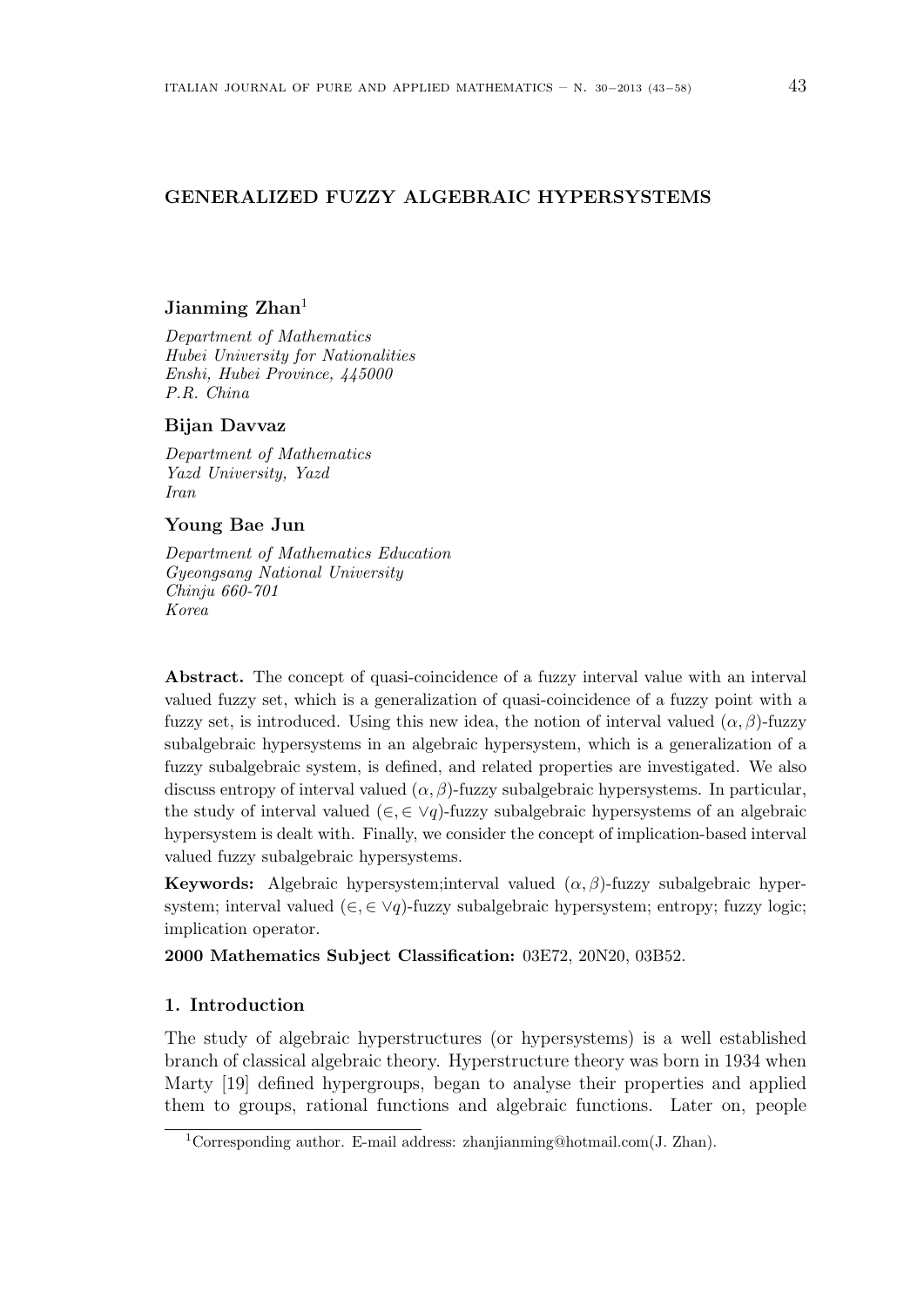have observed that hyperstructures have many applications to several branches of both pure and applied sciences, for example, semihypergroups are the simplest algebraic hyperstructures which possess the properties of closure and associativity. A comprehensive review of the theory of hyperstructures appears in [5], [6], [23].

After the introduction of fuzzy sets by Zadeh [26], reconsideration of the concept of classical mathematics began. On the other hand, because of the importance of group theory in mathematics, as well as its many areas of application, the notion of fuzzy subgroups was defined by Rosenfeld [22] and its structure was investigated. Algebraic structures play a prominent role in mathematics with wide ranging applications in many disciplines such as theoretical physics, computer sciences, control engineering, information sciences, coding theory, topological spaces and so on. This provides sufficient motivations to researchers to review various concepts and results from the realm of abstract algebra in the broader framework of fuzzy setting, see [20]. In 1975, Zadeh [27] introduced the concept of interval valued fuzzy subset, where the values of the membership functions are intervals of numbers instead of the numbers. In [4], Biswas defined interval valued fuzzy subgroups of the same nature of Rosenfeld's fuzzy subgroups. A new type of fuzzy subgroup (viz, (*∈,∈ ∨q*)-fuzzy subgroup) was introduced in an earlier paper of Bhakat and Das [3] by using the combined notions of "belongingness" and "quasicoincidence" of fuzzy points and fuzzy sets, which was introduced by Pu and Liu [21]. In fact,  $(\in, \in \vee q)$ -fuzzy subgroup is an important and useful generalization of Rosenfeld's fuzzy subgroups. Recently, Davvaz ([13]) introduced the concept of (*∈,∈ ∨q*)-fuzzy subnear-rings(ideals) and investigated some interesting results.

Fuzzy sets and hyperstructures introduced by Zadeh and Marty, respectively, are now used in the world both on the theoretical point of view and for their applications. The relations between fuzzy sets and algebraic hyperstructures (structures) have been already considered by Corsini, Davvaz, Leoreanu, Ameri, Vougiouklis, Zahedi, Zhan and others, for instance, see [1], [5]-[18], [23]-[25], [28]-[33]. In Section 2, we recall some basic defnitions and results about algebraic hypersystems. In Section 3, we discuss entropy of interval valued  $(\alpha, \beta)$ -fuzzy subalgebraic hypersystems in an algebraic hypersystem. Since the concept of interval valued (*∈,∈ ∨q*)-fuzzy subalgebraic hypersystems is an important and useful generalization of ordinary fuzzy algebraic hypersystem in an algebraic hypersystem, some fundamental aspects of interval valued  $(\in, \in \vee q)$ -fuzzy subalgebraic hypersystems in an algebraic hypersystem have been discussed in section 4. Finally, in section 5, we consider the concept of implication-based interval valued fuzzy subalgebraic hypersystems.

## **2. Preliminaries**

General algebraic hypersystems and some of their related concepts are introduced in this section. Examples of some familiar algebraic hypersystems are given.

Let *H* be a non-empty set and *f* a mapping  $f : H \times H \to \mathcal{P}^*(H)$ , where  $\mathcal{P}^*(H)$  is the set of all the non-empty subsets of *H*. Then *f* is called a binary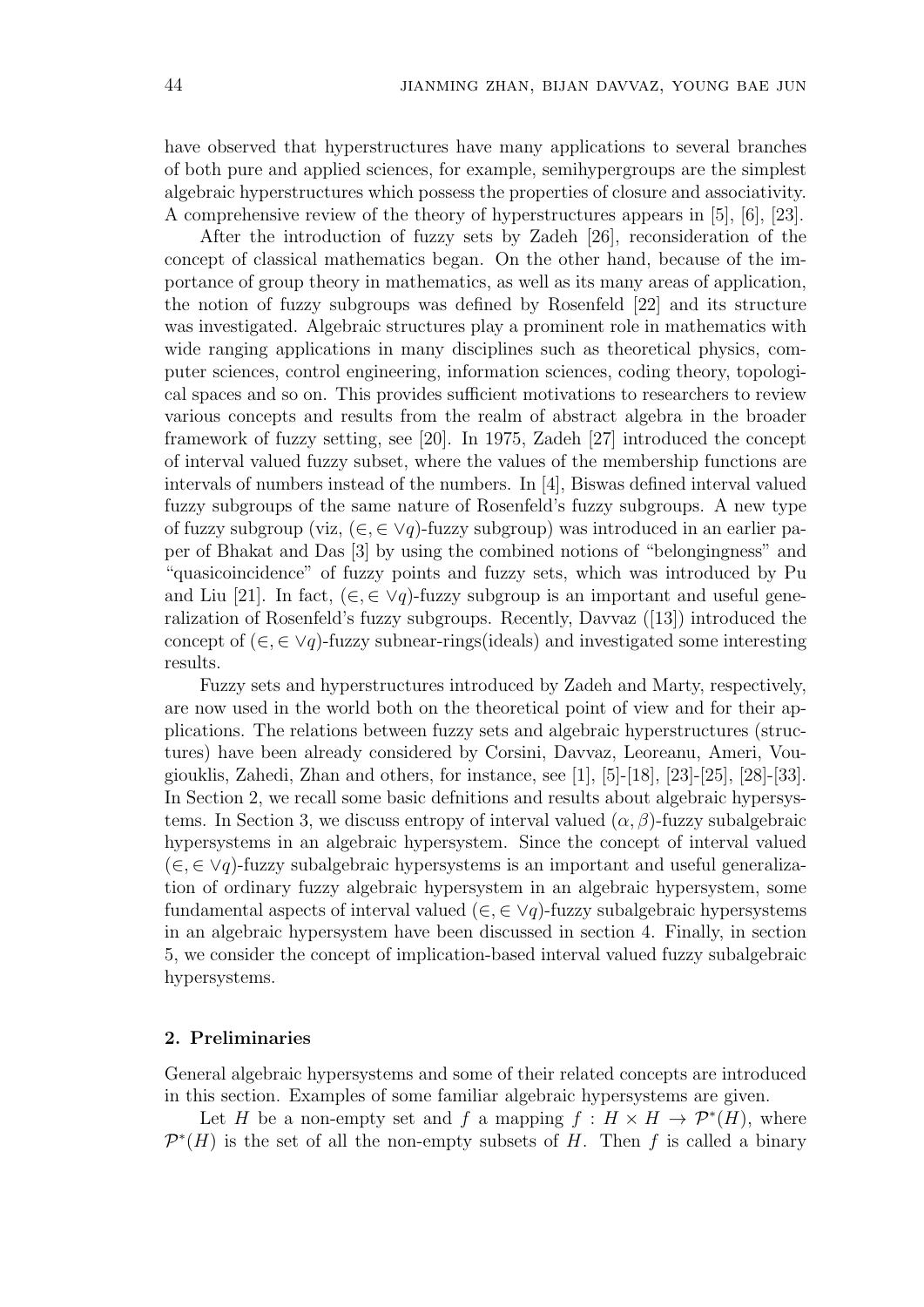hyperoperation on *H*. In general, a mapping  $f: H^n \to \mathcal{P}^*(H)$  is called an *n*-ary hyperoperation and *n* is called the order of hyperoperation.

A non-empty set and one or more *n*-ary hyperoperations on the set will be called an algebraic hypersystem. We shall denote an algebraic hypersystem by  $\langle H, \Gamma \rangle$ , where *H* is a non-empty set and  $\Gamma = \{f_1, f_2, ...\}$  is a set of hyperoperations on *H*.

The algebraic hypersystem  $(H, \{f_i\}_{i\geq 1})$  induces a universal algebra

$$
(\mathcal{P}^*(H), \{F_i\}_{i\geq 1})
$$

with the operations

$$
F_i(A_1, ..., A_n) = \bigcup \{ f_i(a_1, ..., a_n) \mid a_k \in A_k, \ 1 \le i \le n \}
$$

for  $A_1, ..., A_n \in \mathcal{P}^*(H)$ .

If  $\Gamma$  is a singleton  $\Gamma = \{f\}$  and *f* is a 2-ary hyperoperation, the algebraic hypersystem is called hypergroupoid, the hyperoperation is denoted by *◦* and the image of the pair  $(x, y)$  is denoted by  $x \circ y$ . Hypergroups, polygroups and hyperrings are algebraic hypersystems.

Let  $(H, \Gamma)$  be an algebraic hypersystem. A subset *S* of *H* is said to be closed under the *n*-ary hyperoperation *f* if  $(x_1, ..., x_n) \in S \times S \times ... \times S$  (where *S* occurs *n* times) implies  $f(x_1, ..., x_n) \in \mathcal{P}^*(S)$ . *S* is called a subalgebraic hypersystem of *H*, if *S* is closed under any hyperoperation in Γ.

Now, we give the following concept:

**Definition 2.1.** Let  $(H, \Gamma)$  be an algebraic hypersystem and F a fuzzy subset of *H*. Then *F* is called a fuzzy subalgebraic hypersystem of *H*, if for any *n*-ary hyperoperation  $f \in \Gamma$  and for all  $x_i \in H(i = 1, 2, ..., n)$ ,

(HF1) 
$$
\inf_{y \in f(x_1, x_2, ..., x_n)} F(y) \ge \min\{F(x_1), F(x_2), ..., F(x_n)\}.
$$

## **Example 2.2.**

(i) Consider  $H = \{e, a, b\}$  and define  $\circ$  on *H* with the following table:

$$
\begin{array}{c|cc} \circ & e & a & b \\ \hline e & \{e\} & \{a\} & \{b\} \\ a & \{a\} & \{a,b\} & \{e,a\} \\ b & \{b\} & \{e,a\} & \{e\} \end{array}
$$

Define a fuzzy set  $F: H \to [0, 1]$  by  $F(a) \leq F(b) \leq F(e)$ . Then F is a fuzzy subalgebraic hypersystem of *H*.

(ii) Let  $(H = \{1, -1, i, -i\}, \circ)$ , where  $\circ$  defined on *H* with the following table:

|  | $\circ$   1 $-1$                                          | $i - i$  |
|--|-----------------------------------------------------------|----------|
|  | $1 \mid 1 \mid -1 \mid i \mid -i$                         |          |
|  | $-1$ $1$ $-i$ $i$                                         |          |
|  |                                                           | $\sim$ 1 |
|  | $\begin{vmatrix} i & -i & -1 \\ -i & i & 1 \end{vmatrix}$ |          |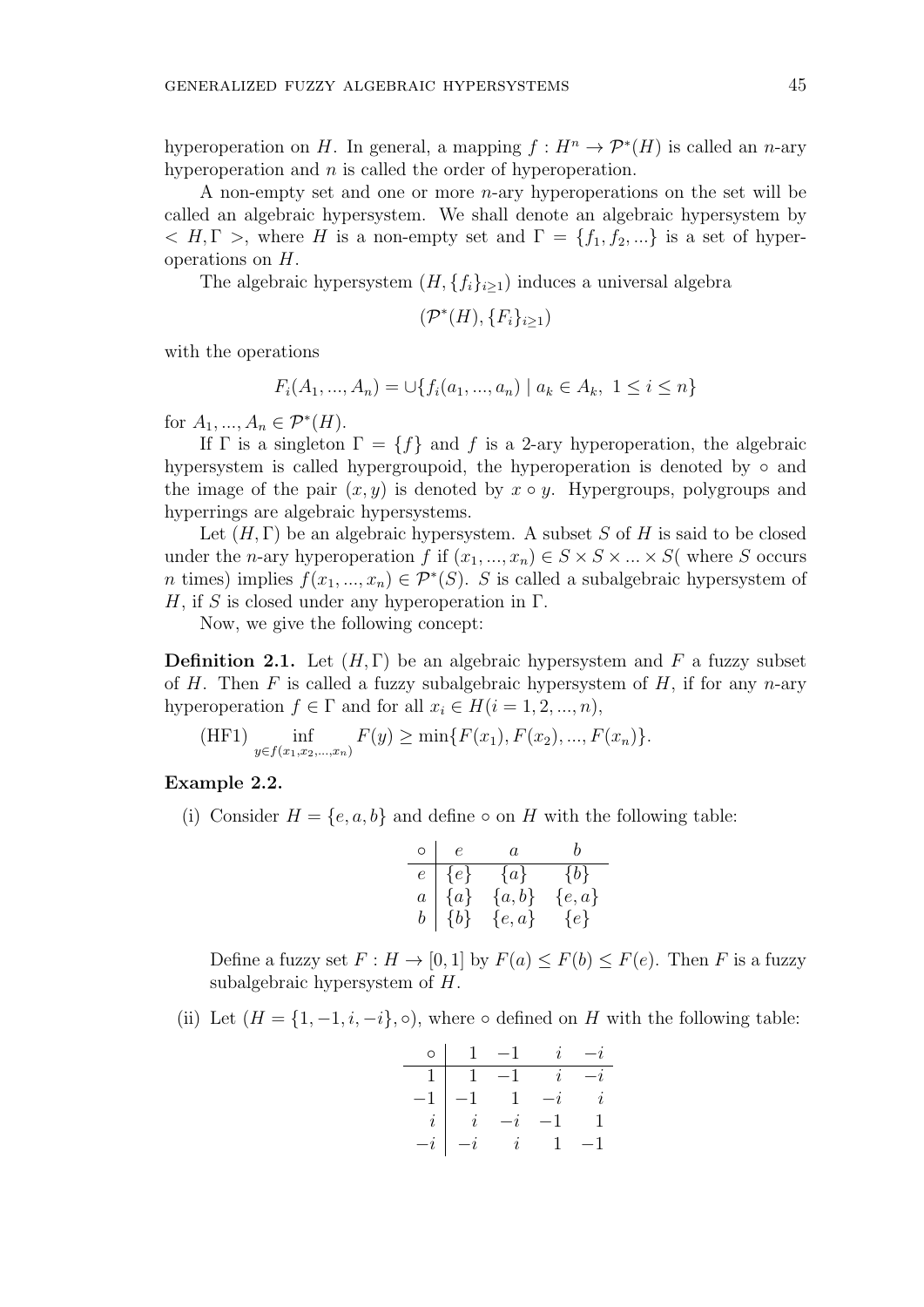Note that every algebraic system is an algebraic hypersystem. Define *F* : *H* → [0, 1] by  $F(1)=1, F(-1)=0.5$  and  $F(i) = F(-i) = 0$ . Clearly *F* is a fuzzy subalgebraic system of *H*.

# (iii) Let  $(H = \{x, y, z, t\}, \{f_1, f_2\})$  be an algebraic hypersystem, where

|  | $f_1 \quad x \quad y \quad z \quad t$           |  | $f_2$   x y z t |                                 |  |  |
|--|-------------------------------------------------|--|-----------------|---------------------------------|--|--|
|  | $x   \{x\}$ $\{y\}$ $\{z\}$ $\{t\}$             |  |                 | $x \mid x \mid y \mid z \mid t$ |  |  |
|  | $y   \{y\} \{x,y\} \{z\}$ {t}                   |  |                 | $y \mid x \mid y \mid z \mid t$ |  |  |
|  | $z \mid \{z\}$ $\{z\}$ $\{x, y, t\}$ $\{z, t\}$ |  |                 | $z \mid x \mid y \mid z \mid t$ |  |  |
|  | $t \mid \{t\}$ $\{t\}$ $\{z,t\}$ $\{x,y,z\}$    |  |                 | $t\, \,x\, $ y z t              |  |  |

We define a fuzzy set  $F: H \longrightarrow [0,1]$  by  $F(x) = 0.7$ ,  $F(y) = 0.5$  and  $F(z) = F(t) = 0.3$ . Routine calculations give that *F* is a fuzzy subalgebraic hypersystem of *H*.

Let *F* be a fuzzy set. For every  $t \in [0,1]$ , the set  $U(F;t) = \{x \in H | F(x) \ge t\}$ is called the level subset of *F*.

**Theorem 2.3.** *Let H be an algebraic hypersystem and F a fuzzy set of H. Then F is a fuzzy subalgebraic hypersystem of H if and only if for any*  $t \in [0, 1]$ *,*  $U(F; t) \neq \emptyset$  *is a subalgebraic hypersystem of H.* 

By an interval number  $\tilde{a}$  we mean (cf. [27]) an interval  $[a^-, a^+]$ , where  $0 \leq$  $a^{-} \leq a^{+} \leq 1$ . The set of all interval numbers is denoted by *D*[0*,* 1]. The interval  $[a, a]$  is identified with the number  $a \in [0, 1]$ .

For interval numbers  $\tilde{a}_i = [a_i^-, a_i^+], \tilde{b}_i = [b_i^-, b_i^+] \in D[0, 1], i \in I$ , we define

$$
\max\{\widetilde{a}_i,\widetilde{b}_i\} = [\max(a_i^-, b_i^-), \max(a_i^+, b_i^+)],
$$

$$
\text{rmin}\{\widetilde{a}_i, \widetilde{b}_i\} = [\text{min}(a_i^-, b_i^-), \text{min}(a_i^+, b_i^+)],
$$

$$
\text{rinf}\widetilde{a}_i = \left[\bigwedge_{i \in I} a_i^-, \bigwedge_{i \in I} a_i^+\right], \qquad \text{rsup}\widetilde{a}_i = \left[\bigvee_{i \in I} a_i^-, \bigvee_{i \in I} a_i^+\right]
$$

and put

- (1)  $\tilde{a}_1 \leq \tilde{a}_2 \Longleftrightarrow a_1^- \leq a_2^- \text{ and } a_1^+ \leq a_2^+,$
- (2)  $\tilde{a}_1 = \tilde{a}_2 \iff a_1^- = a_2^- \text{ and } a_1^+ = a_2^+,$
- (3)  $\tilde{a}_1 < \tilde{a}_2 \Longleftrightarrow \tilde{a}_1 < \tilde{a}_2$  and  $\tilde{a}_1 \neq \tilde{a}_2$ ,
- (4)  $k\tilde{a} = [ka^-, ka^+]$ , whenever  $0 \le k \le 1$ .

It is clear that  $(D[0,1], \leq, \vee, \wedge)$  is a complete lattice with  $0 = [0,0]$  as the least element and  $1 = \begin{bmatrix} 1 \\ 1 \end{bmatrix}$  as the greatest element.

Interval valued fuzzy sets provide a more adequate description of uncertainty than traditional fuzzy sets; it is therefore important to use interval valued fuzzy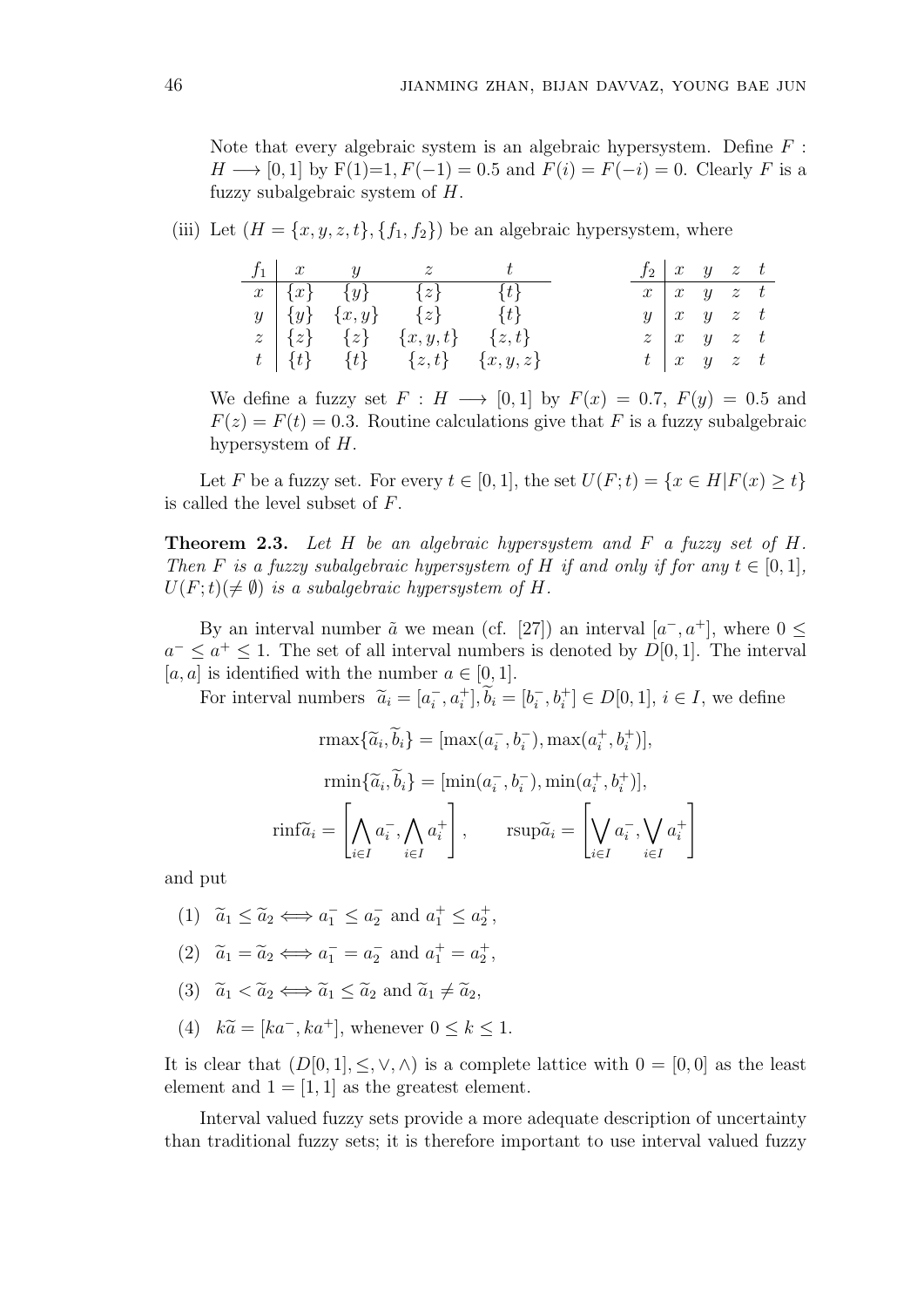sets in applications. One of main applications of fuzzy sets is fuzzy control, and one of the most computationally intensive part of fuzzy control is defuzzification. Since a transition to interval valued fuzzy sets usually increase the amount of computations, it is vitally important to design faster algorithms for the corresponding defuzzification.

By an interval valued fuzzy set *F* on *X* we mean the set

$$
F = \{(x, [\mu_F^-(x), \mu_F^+(x)]) \, | \, x \in X\},\
$$

where  $\mu_F^-$  and  $\mu_F^+$  $F_F$ <sup>+</sup> are two fuzzy subsets of *X* such that  $\mu_F^-(x) \leq \mu_F^+$  $F_F^+(x)$  for all  $x \in X$ . Putting  $\widetilde{\mu_F}(x) = [\mu_F^-(x), \mu_F^+(x)],$  we see that  $F = \{(x, \widetilde{\mu_F}(x)) \mid x \in X\},$ where  $\widetilde{\mu_F}: X \to D[0,1].$ 

If *A, B* are two interval valued fuzzy sets of *X*, then we define

*A*  $\subseteq$  *B* if and only if for all  $x \in X, \mu_A^-(x) \leq \mu_B^-(x)$  and  $\mu_A^+$  $A^{\dagger}(x) \leq \mu_B^+$  $B^{\dagger}(x),$ 

*A* = *B* if and only if for all  $x \in X$ ,  $\mu_A^-(x) = \mu_B^-(x)$  and  $\mu_A^+$  $\mu_A^+(x) = \mu_B^+$  $B^+(x)$ .

Also, the union, intersection and complement are defined as follows: let *A, B* be two interval valued fuzzy sets of *X*, then

 $A \cup B = \{(x, [\max\{\mu_A^-(x), \mu_B^-(x)\}, \max\{\mu_A^+\})$  $\{A^{\dagger}(x), \mu^{\dagger}(x)\}] |x \in X$ ,  $A \cap B = \{(x, \left[\min\{\mu_A^-(x), \mu_B^-(x)\}, \min\{\mu_A^+\}\right]$  $\{A^{\dagger}(x), \mu^{\dagger}(x)\}] |x \in X$ ,  $A^c = \{(x, [1 - \mu_A^+]$  $\mu_A^+(x)$ , 1 *−*  $\mu_A^-(x)$ ])| $x \in X$ },

where the operation "*c*" is the complement of interval valued fuzzy set in *X*.

## **3. Entropy of interval valued** (*α, β*)**-fuzzy subalgebraic hypersystems**

Based on [2], [3], we can extend the concept of quasi-coincidence of fuzzy point with a fuzzy set to the concept of quasi-coincidence of a fuzzy interval value with an interval valued fuzzy set as follows.

An interval valued fuzzy set  $F = \{(x, \widetilde{\mu_F}(x)) \mid x \in H\}$  of an algebraic hypersystem *H* of the form

$$
\widetilde{\mu_F}(y) = \begin{cases} \widetilde{t}(\neq [0,0]) & \text{if } y = x \\ [0,0] & \text{if } y \neq x \end{cases}
$$

is said to be fuzzy interval value with support x and interval value  $\tilde{t}$  and is denoted by  $U(x;t)$ . A fuzzy interval value  $U(x;t)$  is said to belong to (resp. be quasicoincident with) an interval valued fuzzy set *F*, written as  $U(x;\tilde{t}) \in F$  (resp.  $U(x;\tilde{t})qF$  if  $\widetilde{\mu_F}(x) \geq \tilde{t}$  (resp.  $\widetilde{\mu_F}(x) + \tilde{t} > [1,1]$ ). If  $U(x;\tilde{t}) \in F$  or (resp. and)  $U(x;\tilde{t})qF$ , then we write  $U(x;\tilde{t}) \in \forall q$  (resp.  $\in \land q$ ) *F*. The symbol  $\overline{\in \forall q}$  means *∈ ∨q* does not hold.

In what follows, let  $(H, \Gamma)$  be an algebraic hypersystem,  $f \in \Gamma$  any *n*-ary hyperoperation on *H*, and  $\alpha$  and  $\beta$  will denote any one of  $\in$ ,  $q$ ,  $\in$   $\lor q$  or  $\in \land q$ unless otherwise specified. Also we emphasis  $\widetilde{\mu}_F(x) = [\mu_F^-(x), \mu_F^+(x)]$  must satisfy the following properties:

$$
[\mu_F^-(x), \mu_F^+(x)] < [0.5, 0.5] \text{ or } [0.5, 0.5] \leq [\mu_F^-(x), \mu_F^+(x)], \text{ for all } x \in H.
$$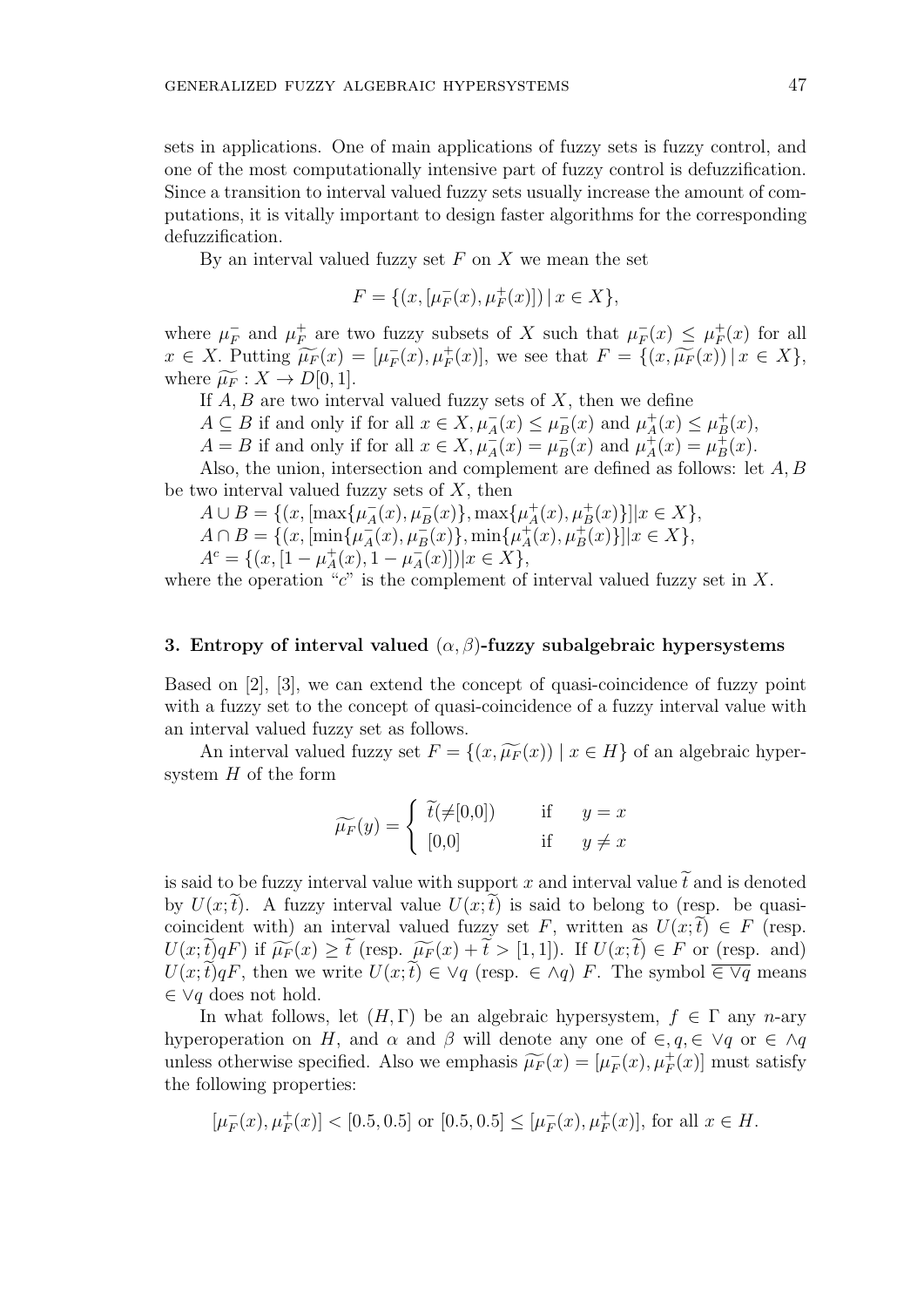**Definition 3.1.** An interval valued fuzzy set F of H is called an interval valued  $(\alpha, \beta)$ -fuzzy subalgebraic hypersystem of *H* with  $\alpha \neq \in \land q$ , if it satisfies for all  $t_i \in (0,1]$  and  $x_i \in H(i=1,2,...,n)$ ,

(HF2)  $U(x_i; t_i)\alpha F$  implies  $U(y; \min\{t_1, t_2, ..., t_n\})\beta F$ , for all  $y \in f(x_1, x_2, ..., x_n)$ .

Let *F* be an interval valued fuzzy set of *H* such that  $\widetilde{\mu_F}(x) \leq [0.5, 0.5]$  for all *x* ∈ *H*. Let *x* ∈ *H* and *t* ∈ (0, 1) be such that  $U(x;\tilde{t}) \in \wedge qF$ , then  $\widetilde{\mu_F}(x) \geq \tilde{t}$  and  $\widetilde{\mu_F}(x) + \widetilde{t} > [1,1].$  It follows that  $[1,1] < \widetilde{\mu_F}(x) + \widetilde{t} \leq \widetilde{\mu_F}(x) + \widetilde{\mu_F}(x) = 2\widetilde{\mu_F}(x),$ which implies  $\widetilde{\mu_F}(x) > [0.5, 0.5]$ . This means that  $\{U(x; t)|U(x; t) \in \Lambda qF\} = \emptyset$ . Therefore, the case  $\alpha = \in \land q$  in Definition 3.1 will be omitted.

#### **Proposition 3.2.**

- (i) *Every interval valued*  $(\in \forall q, \in \forall q)$ -fuzzy subalgebraic hypersystem of H is *an interval valued*  $(\in, \in \vee q)$ *-fuzzy subalgebraic hypersystem of H;*
- (ii) *Every interval valued*  $(\in, \in)$ -fuzzy subalgebraic hypersystem of *H* is an in*terval valued*  $(\in, \in \forall q)$ *-fuzzy subalgebraic hypersystem of H.*

The converse of Propositions 3.2 is not true. Consider Klein's 4-group  $H =$ *{e, x, y, z}*. Defined an interval valued fuzzy set *F* of *H* by

$$
\widetilde{\mu}_F(e) = [0.6, 0.7], \quad \widetilde{\mu}_F(x) = [0.7, 0.8] \quad \text{and} \quad \widetilde{\mu}_F(y) = \widetilde{\mu}_F(z) = [0.4, 0.5].
$$

Then, *F* is an interval valued  $(\in, \in \vee q)$ -fuzzy subalgebraic hypersystem of *H*. We note that *F* is not an interval valued  $(\alpha, \beta)$ -fuzzy algebraic hypersystem of *H*, where  $(\alpha, \beta) \neq (\in, \in)$ ,  $(q, \in \forall q)$ ,  $(\in \forall q, \in \forall q)$ .

## **Lemma 3.3.**

- (i) If *A* is a subalgebraic hypersystem of *H*, then the characteristic function  $\chi_A$ *of A is an interval valued*  $(\in, \in)$ *-fuzzy subalgebraic hypersystem of H*;
- (ii) *For any subset A of H*,  $X_A$  *is an interval valued* ( $\in$ ,  $\in$   $\vee$ *q*)*-fuzzy subalgebraic hypersystem of H if and only if A is a subalggebraic hypersystem of H.*

Now, we give the main result on a general interval valued  $(\alpha, \beta)$ -fuzzy subalgebraic hypersystem of algebraic hypersystems.

**Theorem 3.4.** Let F be a non-zero interval valued  $(\alpha, \beta)$ -fuzzy subalgebraic hyper*system of H.* Then the set  $U(F; [0, 0]) = \{x \in H | \widetilde{\mu_F}(x) > [0, 0] \}$  is a subalgebraic *hypersystem of H.*

**Proof.** Let  $x_i \in U(F; [0, 0])$ , for all  $i=1, 2, ..., n$ , then  $\widetilde{\mu_F}(x_i) > [0, 0], i=1, 2, ..., n$ . Assume that  $\widetilde{\mu_F}(y) = [0,0]$ , for some  $y \in f(x_1, x_2, ..., x_n)$ . If  $\alpha \in \{\in, \in \vee q\}$ , then  $U(x_i; \widetilde{\mu_F}(x_i)) \alpha F$ , for some  $i = 1, 2, ..., n$ , but  $U(y; \text{rmin}\{\widetilde{\mu_F}(x_1), ..., \widetilde{\mu_F}(x_n)\}) \beta F$ , for every  $\beta \in {\in}$ ,  $q, \in \gamma q, \in \gamma q$ , a contradiction. Note that  $U(x_i; [1, 1])qF$  $(i = 1, 2, ..., n)$ , but, for all  $y \in f(x_1, x_2, ... x_n)$ ,  $U(y, \text{rmin}\{[1, 1], [1, 1], ... [1, 1]\})$  $U(y; [1, 1])\overline{\beta}F$  for every  $\beta \in \{\in, q \in \vee q, \in \wedge q\}$ , this is a contradiction. Hence,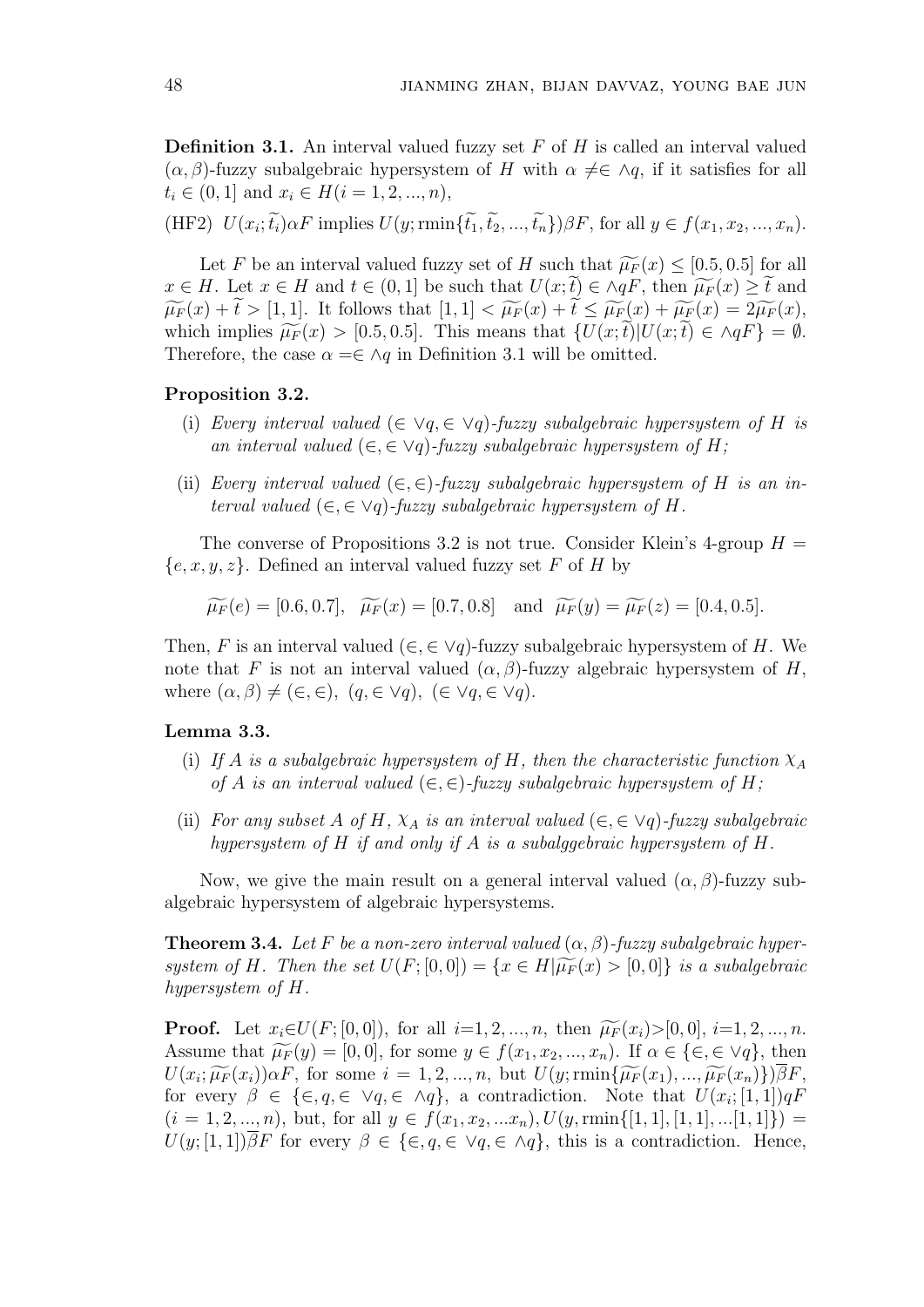for all  $y \in f(x_1, x_2, ..., x_n), \widetilde{\mu_F}(y) > [0, 0],$  that is,  $y \in U(F; [0, 0]),$  and so  $f(x_1, x_2, \ldots, x_n) \subseteq U(F; [0, 0])$ . This completes the proof.

Entropy and similarity measure of fuzzy sets are two important topics in fuzzy set theory. Entropy of a fuzzy set describes the fuzziness degree of fuzzy set. Many scholars have studied it from different points of view. We denote IVFSs for the sets of all interval valued  $(\alpha, \beta)$ -fuzzy subalgebraic hypersystems of H.

A real function  $E: IVFSs \rightarrow [0,1]$  is called an entropy on IVFSs, if *E* satisfies the following properties:

- (1)  $E(A) = 0$  if and only if A is a crisp subalgebraic hypersystem,
- (2)  $E(A) = 1$  if and only if  $\mu_A^-(x) + \mu_A^+$  $A^{\dagger}_A(x) = 1,$
- (3)  $E(A) \leq E(B)$  if *A* is less fuzzy than *B*,
- (4)  $E(A) = E(A^c)$ .

For  $M = \{x_1, ..., x_n\}$ , we can give the following formulas to calculate the entropy of interval valued (*α, β*)-fuzzy subalgebraic hypersystem *A*:

$$
E_1(A) = 1 - \frac{1}{n} \sum_{i=1}^n |\mu_A^-(x_i) + \mu_A^+(x_i) - 1|,
$$
  

$$
E_2(A) = 1 - \sqrt{\frac{1}{n} \sum_{i=1}^n (\mu_A^-(x_i) + \mu_A^+(x_i) - 1)^2}.
$$

A real function  $\varphi$ ; *IVFSs*  $\times$  *IVFSs*  $\rightarrow$  [0, 1] is called similarity measure of interval valued  $(\alpha, \beta)$ -fuzzy subalgebraic hypersystems, if  $\varphi$  satisfies the following properties:

- (1)  $\varphi(A, A^c) = 0$  if *A* is a crisp subalgebraic hypersystem,
- $(2) \varphi(A, B) = 1 \Leftrightarrow A = B$
- (3)  $\varphi(A, B) = \varphi(B, A)$ ,
- (4) if  $A \subseteq B \subseteq C$ , then  $\varphi(A, C) \leq \varphi(A, B)$  and  $\varphi(A, C) \leq \varphi(B, C)$ .

Based on the point of view, then we have the following statement:

# **Theorem 3.5.**

- (i)  $\varphi(A^{-}, (A^{+})^{c})$  *is entropy of interval valued*  $(\alpha, \beta)$ *-fuzzy subalgebraic hypersystem A;*
- (ii) *Suppose*  $\varphi$  *be similarity measure of interval valued*  $(\alpha, \beta)$ *-fuzzy subalgebraic hypersystems and*  $A \in IVFSS$ , then  $\varphi(A, A^c)$  *is entropy of interval valued* (*α, β*)*-fuzzy subalgebraic hypersystem A.*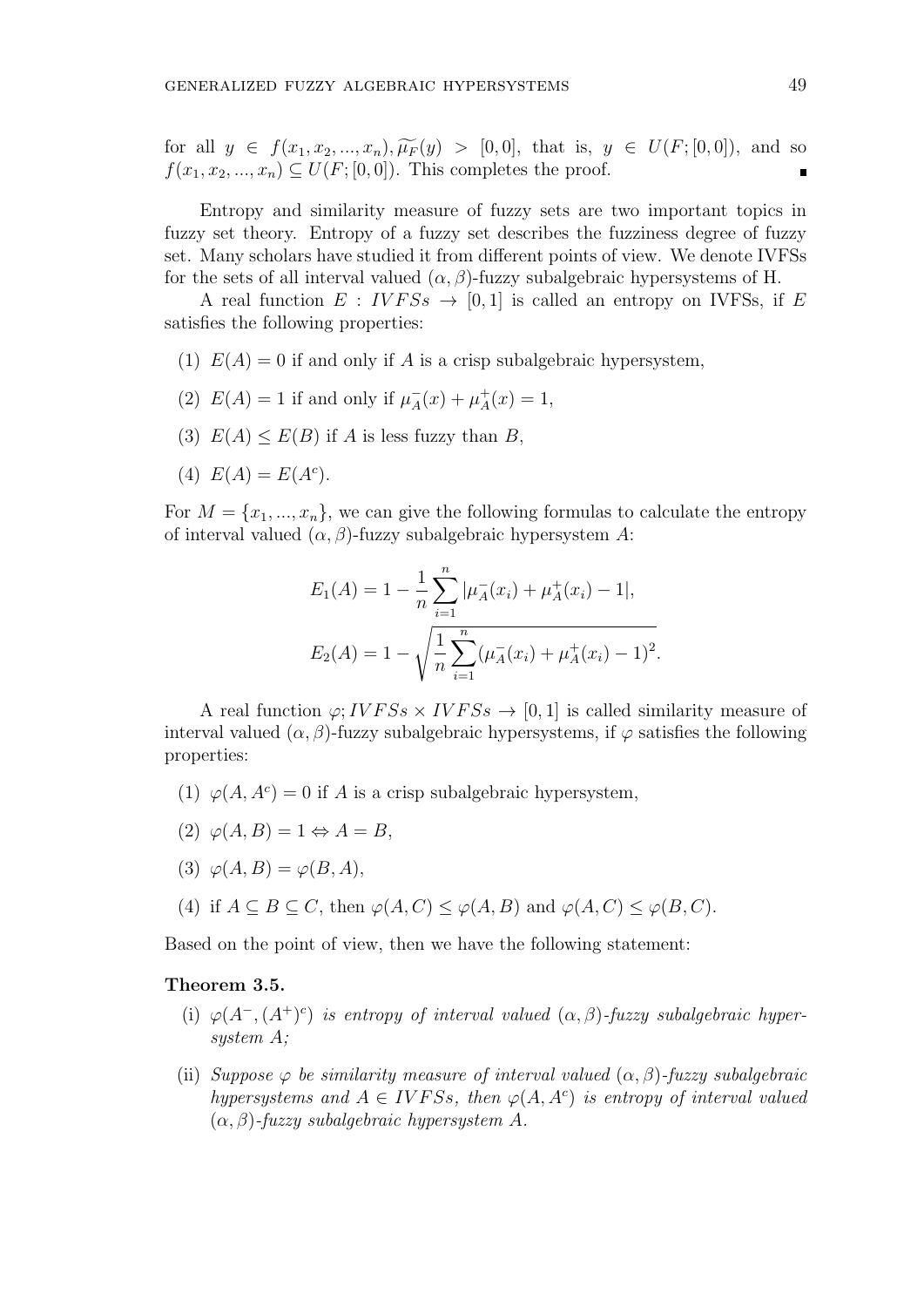## **4. Interval valued** (*∈, ∈ ∨q*)**-fuzzy subalgebraic hypersystems**

In this section, we mainly discuss some fundamental aspects of interval valued (*∈,∈ ∨q*)-fuzzy subalgebraic hypersystems of an algebraic hypersystem *H*. First, we can extend the concept of fuzzy subalgebraic hypersystems to the concept of interval valued fuzzy subalgebraic hypersystems in an algebraic hypersystem as follows:

**Definition 4.1.** An interval valued fuzzy set *F* of *H* is said to be an interval valued fuzzy subalgebraic hypersystem of *H*, if for all  $x_i \in H$  ( $i = 1, 2, ..., n$ ),

(HF3) 
$$
\underset{y \in f(x_1, x_2, \ldots, x_n)}{\text{rinf}} \widetilde{\mu_F}(y) \ge \text{rmin}\{\widetilde{\mu_F}(x_1), \widetilde{\mu_F}(x_2), \ldots, \widetilde{\mu_F}(x_n)\}.
$$

**Example 4.2.** Consider Example 2.2 (ii). Define an interval valued fuzzy set *F*  $W \widetilde{\mu_F}(1) = [1, 1], \widetilde{\mu_F}(-1) = [0.5, 0.6]$  and  $\widetilde{\mu_F}(i) = \widetilde{\mu_F}(-i) = [0, 0].$  Then *F* is an interval valued fuzzy subalgebraic hypersystem of *H*.

Let *F* be an interval valued fuzzy set. For every  $t \in [0,1]$ , the set  $U(F; \tilde{t}) =$  ${x \in H}$  $\widetilde{\mu_F}(x) > \widetilde{t}$  is called the interval valued level subset of *F*. Now, we characterize interval valued fuzzy subalgebraic hypersystems by their level subalgebraic hypersystems.

**Theorem 4.3.** *An interval valued fuzzy set F of H is an interval valued fuzzy subalgebraic hypersystem of H if and only if for any*  $[0,0] < \tilde{t} \leq [1,1]$ ,  $U(F;\tilde{t}) \neq \emptyset$ *is a subalgebraic hypersystem of H.*

**Proof.** For every  $x_1, x_2, ..., x_n \in U(F; \tilde{t})$ , we have  $\min\{\widetilde{\mu_F}(x_1), ..., \widetilde{\mu_F}(x_n)\} \geq \tilde{t}$ , and so rinf  $\{\widetilde{\mu_F}(y)|y \in f(x_1, x_2, ..., x_n)\} \geq \widetilde{t}$ . Therefore, for every  $y \in f(x_1, x_2, ... x_n)$ , we have *y* ∈ *U*(*F*; *t*), so  $f(x_1, x_2, ..., x_n)$  ⊆ *U*(*F*; *t*).

Conversely, assume that for every  $[0,0] < \tilde{t} \leq [1,1]$ ,  $U(F;\tilde{t})(\neq \emptyset)$  is a subalgebraic hypersystem of *H*. For every  $x_1, x_2, ..., x_n \in H$ , we have  $\widetilde{\mu_F}(x_i) \geq$  $\min{\{\widetilde{\mu_F}(x_1), ..., \widetilde{\mu_F}(x_n)\}} = \widetilde{t_0}.$  Then,  $x_i \in U(F; \widetilde{t_0}),$  for  $i = 1, 2, ..., n$ . So,  $f(x_1, x_2, \ldots, x_n) \subseteq U(F; \tilde{t}_0)$ . Therefore, for every  $y \in f(x_1, x_2, \ldots, x_n)$ , we have  $\widetilde{\mu_F}(y) \geq t_0$  implying

$$
\min\{\widetilde{\mu_F}(y)|y \in f(x_1, x_2, ..., x_n)\} \ge \min\{F(x_1), ..., F(x_n)\} \ge t
$$

Further, we define the following concept:

**Definition 4.4.** An interval valued fuzzy set *F* of *H* is said to be an interval valued ( $\in$ ,  $\in$   $\vee$ *q*)-fuzzy subalgebraic hypersystem of *H* if for all  $t_i$  ∈ (0, 1) and  $x_i \in H(i = 1, 2, ..., n),$ 

(HF4) 
$$
U(x_i; \tilde{t}_i) \in F
$$
 implies  $U(y; \min{\{\tilde{t}_1, \tilde{t}_2, ..., \tilde{t}_n\}}) \in \forall q F$ , for all  $y \in f(x_1, x_2, ... x_n)$ .

Note that if *F* is an interval valued fuzzy subalgebraic hypersystem of *H* according to Definition 4.1, then *F* is an interval valued  $(\in, \in \forall q)$ -fuzzy subalgebraic hypersystem of *H* according to Definition 4.4. But the converse is not true shown by the following example: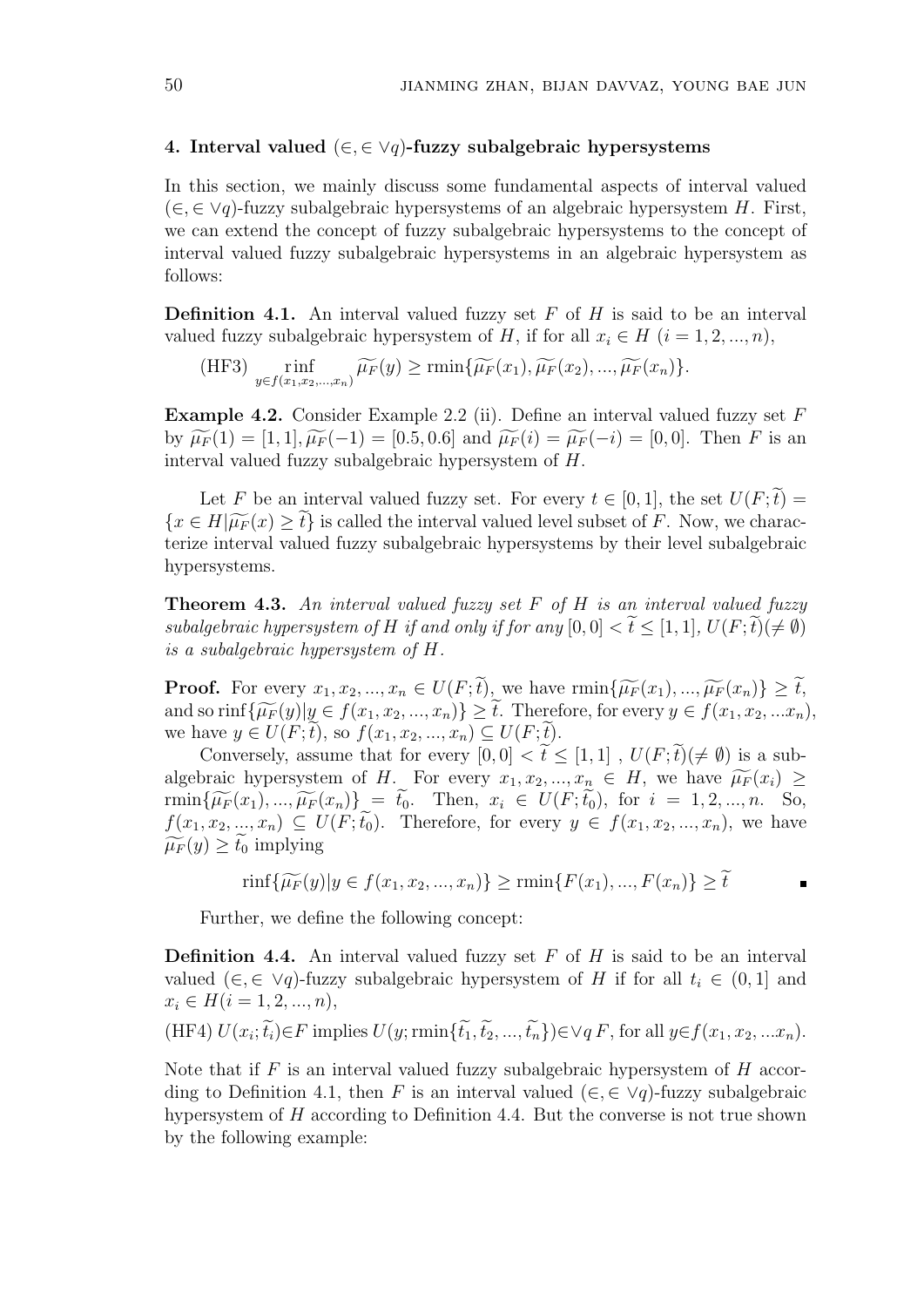## **Example 4.5.**

(i) Let  $H = \{e, a, b\}$  be an algebraic hypersystem defined by the following table:

| $\circ$        | $\epsilon$ | $\overline{a}$ | h         |
|----------------|------------|----------------|-----------|
| $\epsilon$     | $\{e\}$    | $\{a\}$        | $\{b\}$   |
| $\overline{a}$ | $\{a\}$    | $\{e,b\}$      | ${a,b}$   |
| $\it b$        | ${b}$      | $\{a,b\}$      | $\{e,a\}$ |

Define an interval valued fuzzy set *F* by  $\widetilde{\mu_F}(e) = [0.8, 0.9], \widetilde{\mu_F}(a) = [0.7, 0.8]$ and  $\widetilde{\mu_F}(b) = [0.6, 0.7]$ . Then it is easy to see that *F* is an interval valued (*∈, ∈ ∨q*)-fuzzy subalgebraic hypersystem of *H*, but is not an interval valued fuzzy subalgebraic hypersystem of *H*.

(ii) Consider Example 2.2 (ii), and define

$$
[0.4, 0.5] \leq \widetilde{\mu_F}(i) = \widetilde{\mu_F}(-i) \leq \widetilde{\mu_F}(-1) = \widetilde{\mu_F}(1).
$$

Then, *F* not only is an interval valued  $(\in, \in \vee q)$ -fuzzy subalgebraic system of *H*, but also is an interval valued fuzzy subalgebraic system of *H*.

(iii) Consider Example 2.2 (iii), define an interval valued fuzzy set F by  $\widetilde{\mu_F}(x)$  =  $[0.7, 0.8], \ \widetilde{\mu_F}(y) = [0.5, 0.6] \text{ and } \widetilde{\mu_F}(z) = \widetilde{\mu_F}(t) = [0.3, 0.4], \text{ then } F \text{ is an }$ interval valued (*∈,∈ ∨q*)-fuzzy subalgebraic system of *H*.

**Theorem 4.6.** An interval valued fuzzy set F of H is an interval valued  $(\in, \in \vee q)$ *fuzzy subalgebraic hypersystem of H if and only if for all*  $x_i \in H(i = 1, 2, ..., n)$ ,

(HF5) 
$$
\min{\{\widetilde{\mu_F}(x_1), \widetilde{\mu_F}(x_2), ..., \widetilde{\mu_F}(x_n), [0.5, 0.5]\}} \leq \min_{y \in f(x_1, x_2, ..., x_n)} \widetilde{\mu_F}(y).
$$

**Proof.** Assume that *F* is an interval valued  $(\in, \in \vee q)$ -fuzzy subalgebraic hypersystem of *H*. Let  $x_i \in H(i = 1, 2, \ldots, n)$ , we consider the following cases:

- (i)  $\min\{\widetilde{\mu_F}(x_1), \widetilde{\mu_F}(x_2), ..., \widetilde{\mu_F}(x_n)\}$  < [0.5, 0.5],
- (ii)  $\min{\{\widetilde{\mu_F}(x_1), \widetilde{\mu_F}(x_2), ..., \widetilde{\mu_F}(x_n)\}} \geq [0.5, 0.5].$

**Case (i):** Assume that there exists  $y \in f(x_1, x_2, ..., x_n)$  such that

$$
\widetilde{\mu_F}(y) < \min\{\widetilde{\mu_F}(x_1), \widetilde{\mu_F}(x_2), ..., \widetilde{\mu_F}(x_n), [0.5, 0.5]\},\
$$

which implies  $\widetilde{\mu_F}(y) < \min{\{\widetilde{\mu_F}(x_1), ..., \widetilde{\mu_F}(x_n)\}}$ . Choose *t* such that

$$
\widetilde{\mu_F}(y) < \widetilde{t} < \min\{\widetilde{\mu_F}(x_1), \widetilde{\mu_F}(x_2), \ldots, \widetilde{\mu_F}(x_n)\}.
$$

Then,  $U(x_i; t) \in F$ , but  $U(y; t) \in \nabla qF$ , which contradicts (HF4).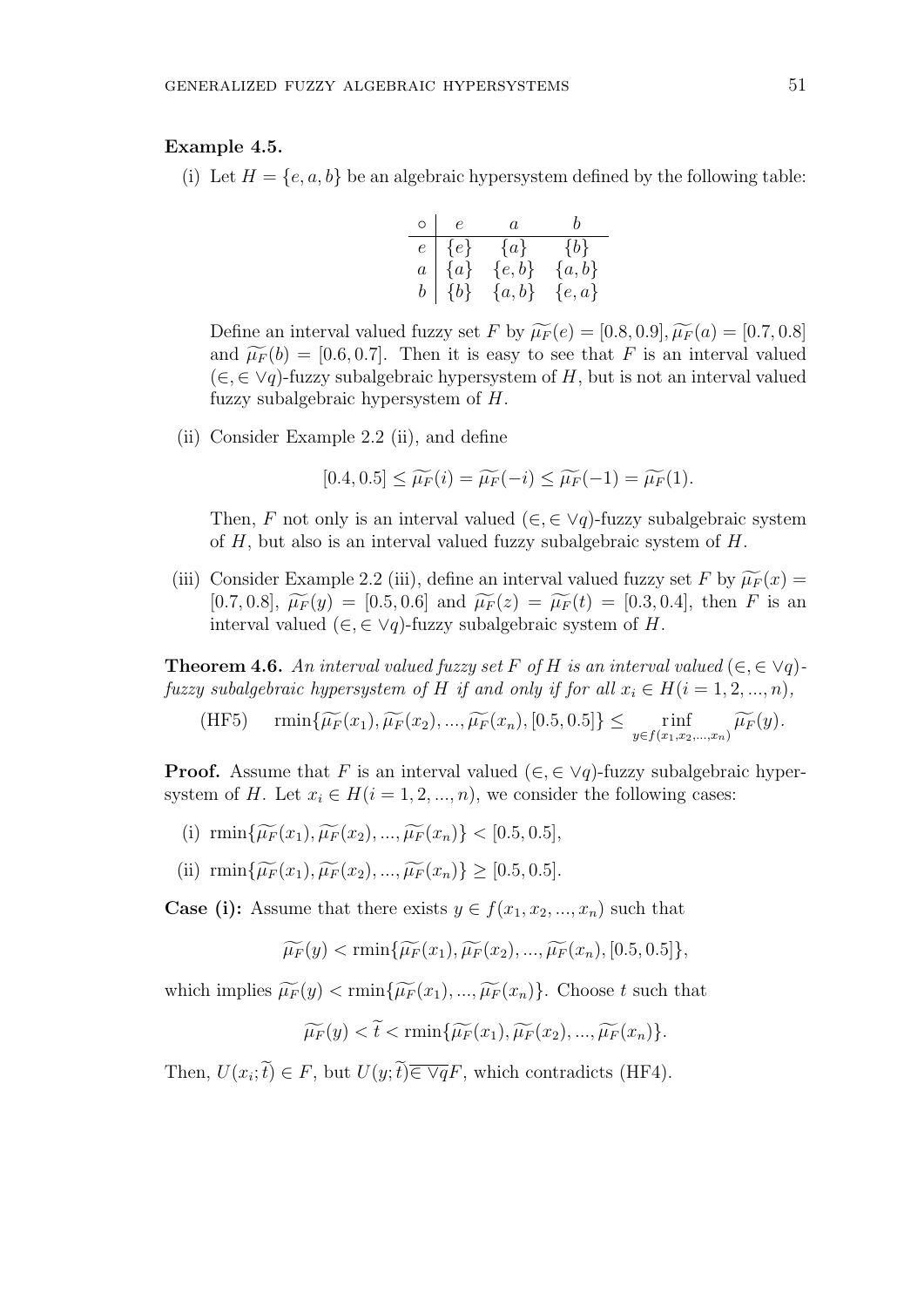**Case (ii):** Assume that  $\widetilde{\mu_F}(y) < [0.5, 0.5]$  for some  $y \in f(x_1, x_2, ..., x_n)$ . Then,  $U(x_i; [0.5, 0.5]) \in F, i = 1, 2, ..., n$ . But  $U(y; [0.5, 0.5]) \in \forall qF$ , a contradiction. Hence (HF5) holds.

Conversely, let  $U(x_i; t_i) \in F(i = 1, 2, ..., n)$ , then  $\widetilde{\mu_F}(x_i) \ge t_i$   $(i = 1, 2, ..., n)$ . For any  $y \in f(x_1, x_2, ..., x_n)$ , we have

$$
\widetilde{\mu_F}(y) \ge \min{\{\widetilde{\mu_F}(x_1), \widetilde{\mu_F}(x_2), ..., \widetilde{\mu_F}(x_n), [0.5, 0.5]\}}
$$
  
\n
$$
\ge \min{\{\widetilde{t_1}, \widetilde{t_2}, ..., \widetilde{t_n}, [0.5, 0.5]\}}.
$$

If  $\text{rmin}\{\tilde{t}_1, \tilde{t}_2, ..., \tilde{t}_n\}$  > [0.5, 0.5], then  $\widetilde{\mu_F}(y) \geq [0.5, 0.5]$ , which implies  $\widetilde{\mu_F}(y) + \min\{\widetilde{t_1}, \widetilde{t_2}, ..., \widetilde{t_n}\} > [1, 1].$ 

If  $\min\{\tilde{t}_1, \tilde{t}_2, ..., \tilde{t}_n\} \leq [0.5, 0.5],$  then  $\widetilde{\mu_F}(y) \geq \min\{\tilde{t}_1, \tilde{t}_2, ..., \tilde{t}_n\}$ . Therefore,  $U(y; \min{\{\tilde{t}_1, \tilde{t}_2, ..., \tilde{t}_n\}}) \in Vq$  *F* for all  $y \in f(x_1, x_2, ..., x_n)$ . This completes the proof.

**Theorem 4.7.** Let F be an interval valued  $(\in, \in \vee q)$ -fuzzy subalgebraic hypersys*tem of H. Then for all*  $[0,0] < \tilde{t} \leq [0.5,0.5]$ ,  $U(F;\tilde{t})$  *is an empty set or a subalgebraic hypersystem of H. Conversely, if F is an interval valued fuzzy set of H such that*  $U(F; \tilde{t}) \neq \emptyset$  *is a subalgebraic hypersystem of H for all*  $[0, 0] < \tilde{t} < [0.5, 0.5]$ *, then F is an interval valued* ( $\in$ ,  $\in$   $\vee$ *q*)*-fuzzy subalgebraic hypersystem of H.* 

**Proof.** Let *F* be an interval valued  $(\in, \in \vee q)$ -fuzzy subalgebraic hypersystem of H and  $[0,0] < t \leq [0.5, 0.5]$ . Let  $x_i \in U(F; t), i = 1, 2, ..., n$ , then  $\widetilde{\mu_F}(x_i) \geq t$ . Now,

$$
\text{rinf}\{\widetilde{\mu_F}(y)|y \in f(x_1, x_2, ..., x_n)\} \ge \text{rmin}\{\widetilde{\mu_F}(x_1), \widetilde{\mu_F}(x_2),...\widetilde{\mu_F}(x_n), [0.5, 0.5]\}
$$

$$
\ge \text{rmin}\{\widetilde{t}, [0.5, 0.5]\} = \widetilde{t}.
$$

Therefore, for every  $y \in f(x_1, x_2, ..., x_n)$ , we have  $\widetilde{\mu_F}(y) > \widetilde{t}$ , and so  $y \in U(F; \widetilde{t})$ , which implies,  $f(x_1, x_2, ..., x_n) \subseteq U(F; \tilde{t})$ . Therefore  $U(F; \tilde{t})$  is a subalgebraic hypersystem of *H*.

Conversely, let *F* be an interval valued fuzzy set of *H* such that  $U(F; t)$  $(\neq \emptyset)$  is a subalgebraic hypersystem of *H* for all  $[0,0] < \tilde{t} \leq [0.5,0.5]$ . For every  $x_i \in H(i = 1, 2, ..., n)$ , we can write

$$
\widetilde{\mu_F}(x_i) \ge \min\{\widetilde{\mu_F}(x_1), \widetilde{\mu_F}(x_2), \ldots, \widetilde{\mu_F}(x_n), [0.5, 0.5]\} = \widetilde{t_0}, \ i = 1, 2, \ldots, n,
$$

then  $x_i \in U(F; \tilde{t}_0)$ , and so  $f(x_1, x_2, ..., x_n) \supseteq U(F; \tilde{t}_0)$ . Therefore, for every  $y \in f(x_1, x_2, ... x_n)$ , we have  $\widetilde{\mu_F}(y) \geq t_0$ , which implies  $\widetilde{\mu_F}(y) \geq t_0$  for all  $y \in$ *f*(*x*<sub>1</sub>*, x*<sub>2</sub>*, ..., x<sub>n</sub>*). Therefore, *F* is an interval valued ( $\in$ ,  $\in$   $\vee$ *q*)-fuzzy subalgebraic hypersystem of *H*.

Naturally, a corresponding result should be considered when  $U(F; \tilde{t})$  is a subalgebraic hypersystem of *H* for all  $[0.5, 0.5] < \tilde{t} < [1, 1]$ .

**Theorem 4.8.** Let F be an interval valued fuzzy set of H. Then  $U(F; \tilde{t}) \neq \emptyset$  is *a subalgebraic hypersystem of H for all*  $[0.5, 0.5] < \tilde{t} < 1.1$  *if and only if*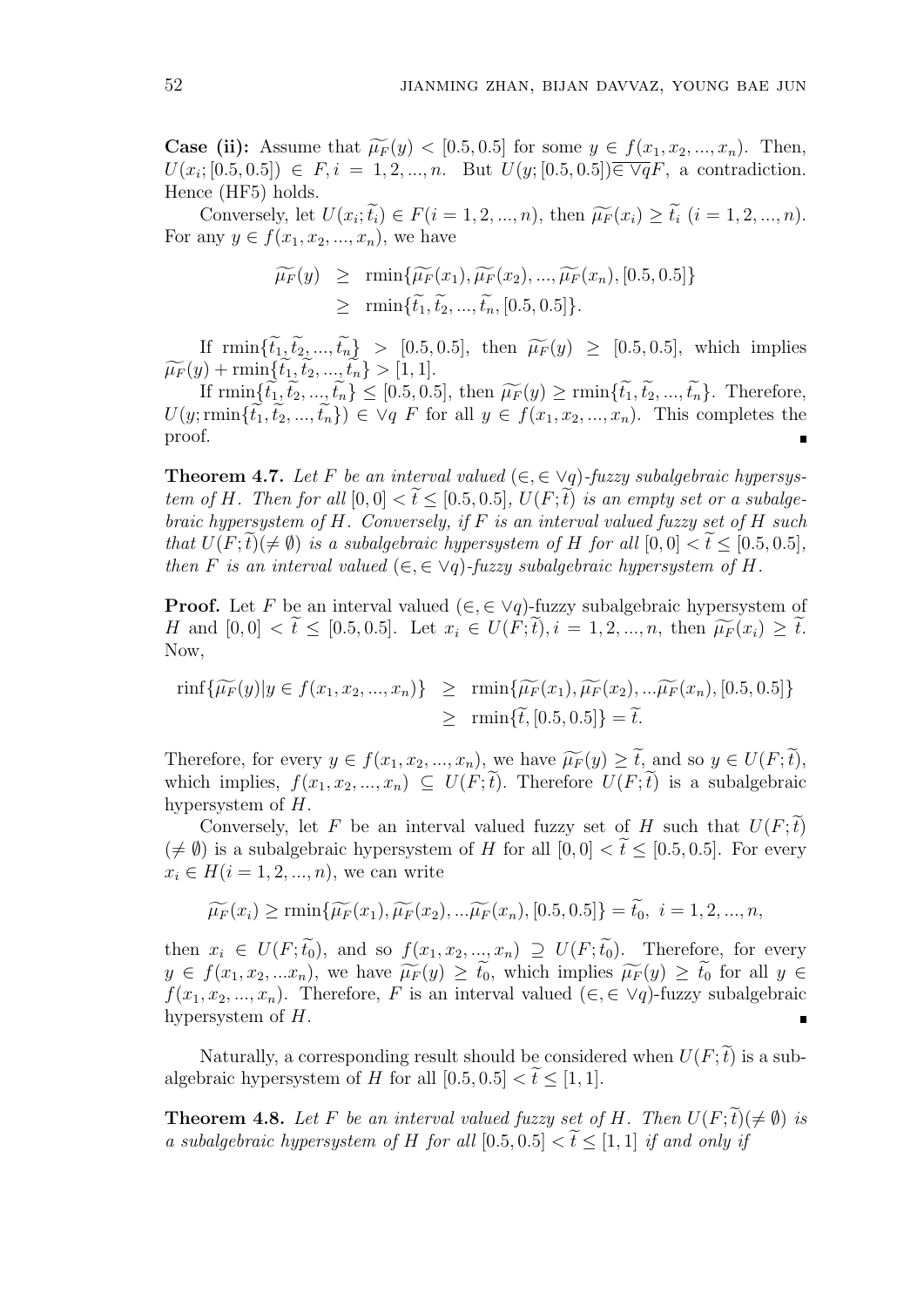(HF6) 
$$
\min{\{\widetilde{\mu_F}(x_1), \widetilde{\mu_F}(x_2), ..., \widetilde{\mu_F}(x_n)\}}
$$
  
\n $\leq \min{\{\max{\{\widetilde{\mu_F}(y), [0.5, 0.5]\}|y \in f(x_1, x_2, ..., x_n)\}},\}$   
\nfor all  $x_i \in H$ ,  $i = 1, 2, ..., n$ .

**Proof.** Assume that  $U(F; \tilde{t})$  is a subalgebraic hypersystem of *H*. If there exist  $x_i, y \in H(i = 1, 2, ..., n)$  with  $y \in f(x_1, x_2, ..., x_n)$  such that

$$
\max\{\widetilde{\mu_F}(y), [0.5, 0.5]\} < \min\{\widetilde{\mu_F}(x_1), \widetilde{\mu_F}(x_2), ..., \widetilde{\mu_F}(x_n)\} = \widetilde{t},
$$

then  $[0.5, 0.5] < t \leq [1, 1], \widetilde{\mu_F}(y) < t, x_i \in U(F; t)$   $(i = 1, 2, ..., n)$ . Since  $x_i \in U(F; \widetilde{\Omega})$  $U(F; t)$  and  $U(F; t)$  is a subalgebraic hypersystem, so  $f(x_1, x_2, ... x_n) \subseteq U(F; t)$ and  $\widetilde{\mu_F}(y) \geq \widetilde{t}$  for all  $y \in f(x_1, x_2, ..., x_n)$ , which is a contradiction with  $\widetilde{\mu_F}(y) < \widetilde{t}$ . Therefore,

$$
\min\{\widetilde{\mu_F}(x_1), \widetilde{\mu_F}(x_2), ..., \widetilde{\mu_F}(x_n)\} \le \max\{\widetilde{\mu_F}(y), [0.5, 0.5]\},\
$$

for all  $x_i, y \in H$  (*i* = 1, 2, ..., *n*) with  $y \in f(x_1, x_2, ..., x_n)$ , which implies,

$$
\min\{\widetilde{\mu_F}(x_1),\widetilde{\mu_F}(x_2),...,\widetilde{\mu_F}(x_n)\}\leq \inf(\max\{\widetilde{\mu_F}(y),[0.5,0.5]\}\|y\in f(x_1,x_2,...,x_n)),
$$

for all  $x_i \in H$ . Hence (HF6) holds.

Conversely, assume that  $([0.5, 0.5], [1, 1]]$  and  $x_i \in U(F; \tilde{t})$   $(i = 1, 2, ..., n)$ . Then,

$$
[0.5, 0.5] < \tilde{t} \le \min{\{\widetilde{\mu_F}(x_1), \widetilde{\mu_F}(x_2), ..., \widetilde{\mu_F}(x_n)\}} \le \min{\{\max{\{\widetilde{\mu_F}(y), [0.5, 0.5]\}} | y \in f(x_1, x_2, ..., x_n) \}}.
$$

It follows that, for every  $y \in f(x_1, x_2, \ldots, x_n)$ ,

$$
[0.5, 0.5] < \widetilde{t} \le \max\{\widetilde{\mu_F}(y), [0.5, 0.5]\},
$$

and so  $\widetilde{t} \leq \widetilde{\mu_{F}(y)}$ , which implies  $y \in U(F; \widetilde{t})$ . Hence  $f(x_1, x_2, ..., x_n) \subseteq U(F; \widetilde{t})$ , that is,  $U(F; \tilde{t})$  is a subalgebraic hypersystem of *H*.

Let *F* be an interval valued fuzzy set of an algebraic hypersystem *H* and  $J = {\alpha | \alpha \in (0,1]}$  and  $U(F; [0.5, 0.5])$  is an empty set or a subalgebraic hypersystem of  $H$ <sup>}</sup>. In particular, if  $J = (0, 1]$ , then  $F$  is an ordinary interval valued fuzzy subalgebraic hypersystem of *H* (Theorem 4.3); if  $J = (0, 0.5)$ , *F* is an interval valued ( $\in$ ,  $\in$   $\vee$ *q*)-fuzzy subalgebraic hypersystem of *H* (Theorem 4.7).

In [25], Yuan et al. gave the definition of a fuzzy subgroup with thresholds which is a generalization of Rosenfeld's fuzzy subgroup, and Bhkat and Das's fuzzy subgroup. Based on [25], we can extend the concept of a fuzzy subgroup with thresholds to the concept of fuzzy sublagebraic hypersystems with thresholds in the following way:

**Definition 4.9.** Let  $s, t \in [0, 1]$  and  $\tilde{s} < \tilde{t}$ , then an interval valued fuzzy set F of *H* is called an interval valued fuzzy subalgebraic hypersystem with thresholds  $(\widetilde{s}, t)$  of *H* if it satisfies: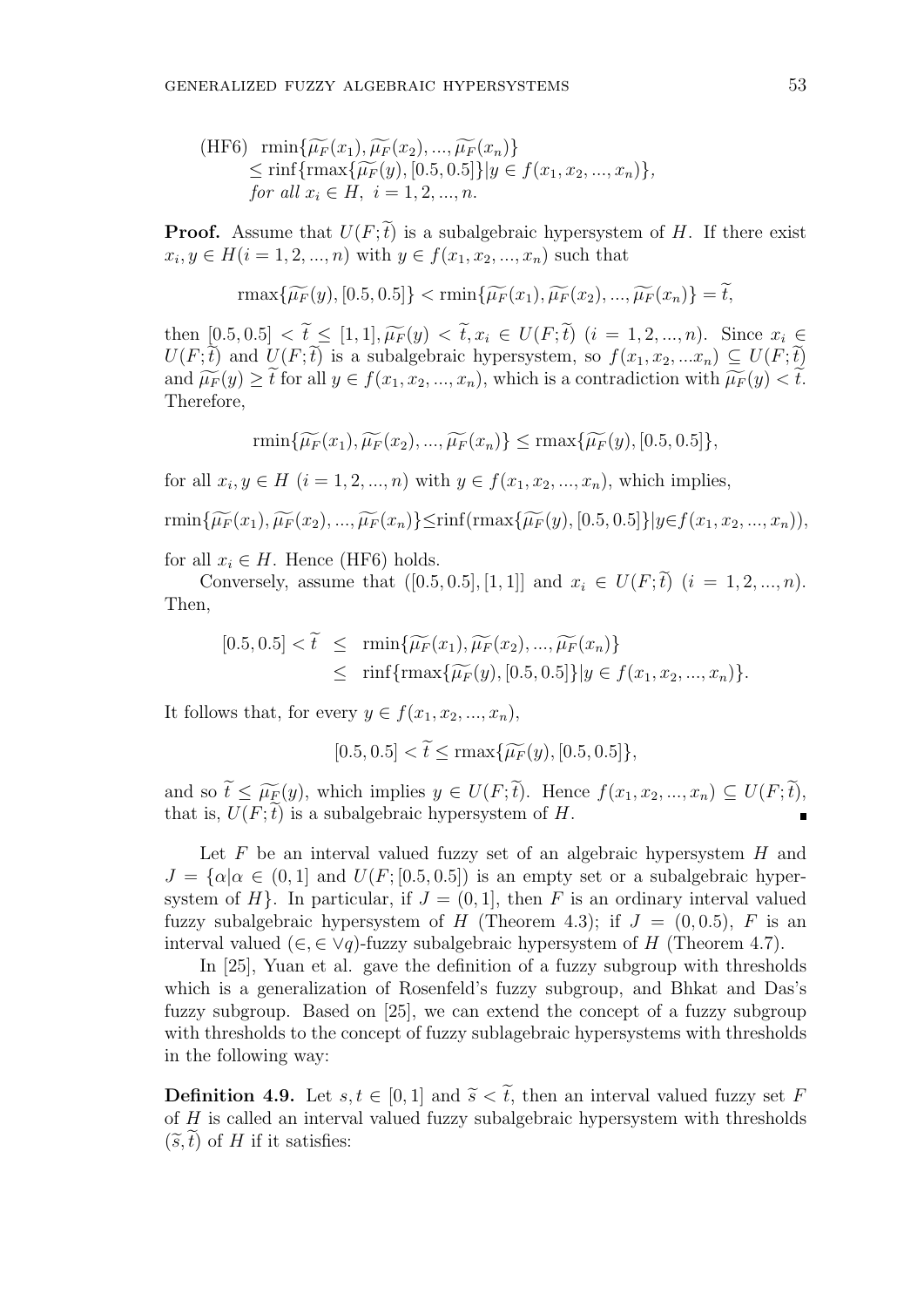(HF7) 
$$
\min{\{\widetilde{\mu_F}(x_1), \widetilde{\mu_F}(x_2), ..., \widetilde{\mu_F}(x_n), \widetilde{t}\}}
$$
  
\n $\leq \inf{\{\max{\widetilde{\mu_F}(y), \widetilde{s}\}} | y \in f(x_1, x_2, ..., x_n)\},$ 

for all  $x_i \in H$ ,  $i = 1, 2, ..., n$ .

**Remark.** If *F* is an interval valued fuzzy subalgebraic hypersystem with thresholds of *H*, then we can conclude that *F* is an ordinary interval valued fuzzy subalgebraic hypersystem when  $\tilde{s} = [0, 0], \tilde{t} = [1, 1]$ ; and F is an interval valued ( $\in$ ,  $\in$   $\vee$ *q*)-fuzzy subalgebraic hypersystem when  $\tilde{s} = [0, 0], \tilde{t} = [0.5, 0.5].$ 

Now, we characterize interval valued fuzzy subalgebraic hypersystems with thresholds by their level subalgebraic hypersystems.

**Theorem 4.10.** *An interval valued fuzzy set F of H is an interval valued fuzzy subalgebraic hypersystem with thresholds*  $(\tilde{s}, \tilde{t})$  *of H if and only if*  $U(F; \tilde{\alpha}) \neq \emptyset$ *is ,a subalgebraic hypersystem of H for all*  $\widetilde{s} < \widetilde{\alpha} < t$ *.* 

**Proof.** Let F be an interval valued fuzzy subalgebraic hypersystem with thresholds  $(\tilde{s}, \tilde{t})$  of H and  $\tilde{s} \leq \tilde{\alpha} \leq \tilde{t}$ . Let  $x_i \in U(F; \tilde{\alpha})$ , then  $\widetilde{\mu_F}(x_i) \geq \tilde{\alpha}, i = 1, 2, ..., n$ . Now

$$
\begin{aligned} \min\{\widetilde{\mu_F}(x_1), \widetilde{\mu_F}(x_2), ..., \widetilde{\mu_F}(x_n), t\} \\ &\leq \text{rinf}\{\text{rmax}\{\widetilde{\mu_F}(y), \widetilde{s}\} | y \in f(x_1, x_2, ..., x_n)\} \\ &\geq \text{rmin}\{\widetilde{\alpha}, \widetilde{t}\} \geq \widetilde{\alpha} > \widetilde{s}. \end{aligned}
$$

So, for every  $\alpha \in f(x_1, x_2, ..., x_n)$ , we have  $\max{\{\widetilde{\mu_F}(y), \widetilde{s}\}} > \widetilde{\alpha} > \widetilde{s}$ , which implies  $\widetilde{\mu}_F(y) > \widetilde{\alpha}$ , and so  $y \in U(F; \widetilde{\alpha})$ . Hence  $f(x_1, x_2, ..., x_n) \subseteq U(F; \widetilde{\alpha})$ . Therefore,  $U(F; \tilde{\alpha})$  is a subalgebraic hypersystem of *H* for all  $\tilde{\alpha} \in (\tilde{s}, t]$ .

Conversely, let *F* be an interval valued fuzzy set of *H* such that  $U(F; \tilde{\alpha})$  $(\neq \emptyset)$  is a subalgebraic hypersystem of *H* for all  $\tilde{s} \leq \tilde{\alpha} \leq \tilde{t}$ . If there exist  $x_i$   $(i = 1, 2, ..., n), y \in H$  with  $y \in f(x_1, x_2, ..., x_n)$  such that  $\max{\{\widetilde{\mu_F}(y), \widetilde{s}\}}$  $\min\{\widetilde{\mu_F}(x_1),...,\widetilde{\mu_F}(x_n),t\} = \widetilde{\alpha}, \text{ then } \widetilde{\alpha} \in (\widetilde{s},\widetilde{t}],\widetilde{\mu_F}(y) < \widetilde{\alpha},x_i \in U(F;\widetilde{\alpha}),$  $i = 1, 2, \ldots, n$ . Since  $U(F; \tilde{\alpha})$  is a subalgebraic hypersystem of *H* and  $x_i \in U(F; \tilde{\alpha})$ for all  $y \in f(x_1, x_2, ..., x_n)$ , so  $f(x_1, x_2, ..., x_n) \subseteq U(F; \tilde{\alpha})$ . Hence  $\widetilde{\mu_F}(y) \geq \tilde{\alpha}$ , for all  $y \in f(x_1, x_2, ..., x_n)$ . This is a contradiction with  $\widetilde{\mu}_F(y) < \widetilde{\alpha}$ . Therefore  $\text{rmin}\{\widetilde{\mu_F}(x_1),...,\widetilde{\mu_F}(x_n),t\} \leq \text{rmax}\{\widetilde{\mu_F}(y),\widetilde{s}\},$  for all  $x_i, y \in H$  with  $y \in$  $f(x_1, x_2, \ldots, x_n)$ . This proves that *F* is an interval valued fuzzy subalgebraic hypersystem with thresholds  $(\tilde{s}, t)$  of *H*.  $\blacksquare$ 

#### **5. Implication-Based interval valued fuzzy subalgebraic hypersystems**

Fuzzy logic is an extension of set theoretic variables (or terms of the linguistic variable truth). Some operators, like  $\land$ ,  $\lor$ ,  $\neg$ ,  $\rightarrow$  in fuzzy logic are also defined by using truth tables, the extension principle can be applied to derive definitions of the operators.

In the fuzzy logic, truth value of fuzzy proposition *P* is denoted by [*P*]. In the following, we display the fuzzy logical and corresponding set-theoretical notions: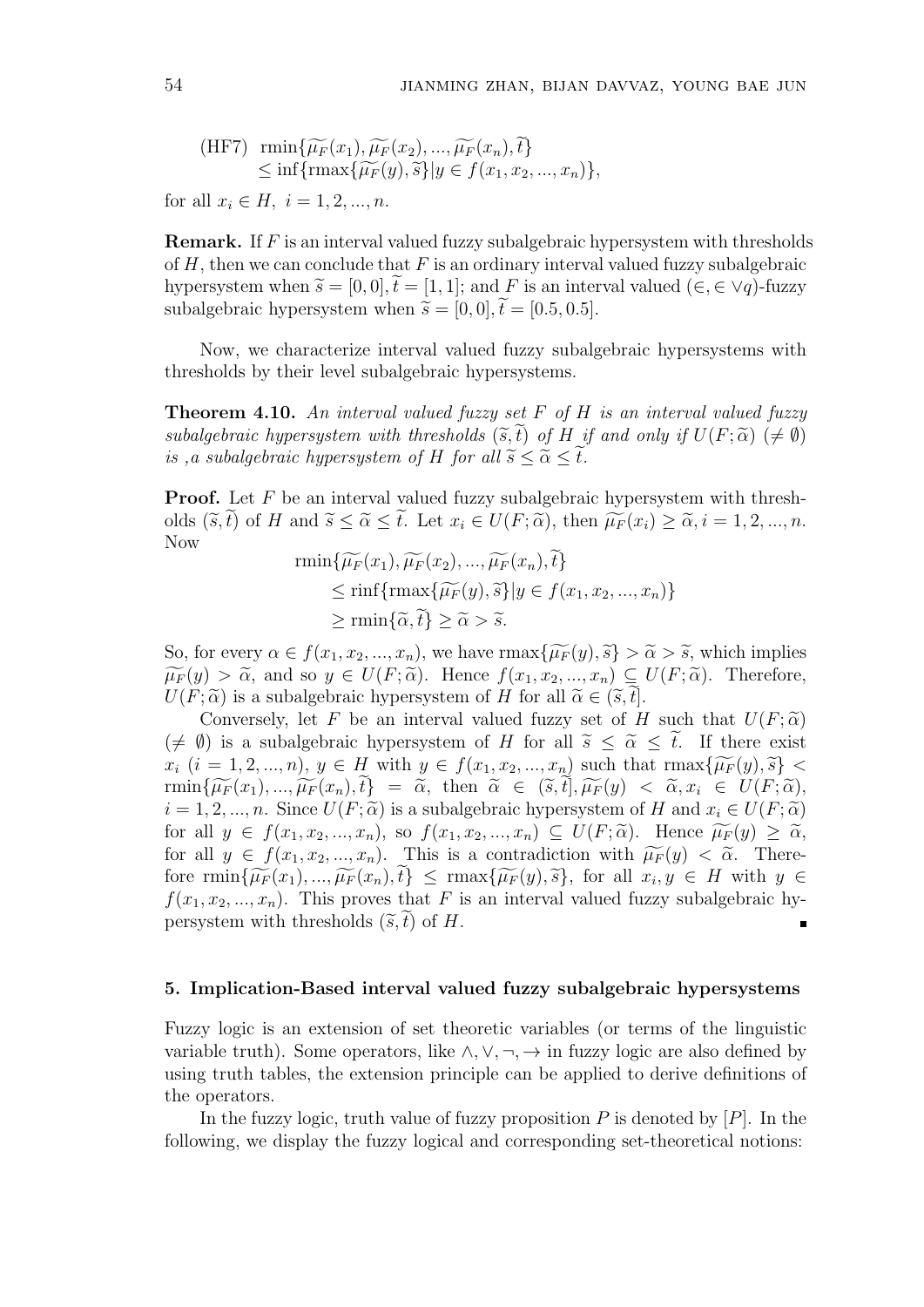$$
[x \in A] = A(x);
$$
  
\n
$$
[x \notin A] = 1 - A(x);
$$
  
\n
$$
[P \wedge Q] = \min\{[P], [Q]\};
$$
  
\n
$$
[P \vee Q] = \max\{[P], [Q]\};
$$
  
\n
$$
[P \rightarrow Q] = \min\{1, 1 - [P] + [Q]\};
$$
  
\n
$$
[\forall x P(x)] = \inf[P(x)];
$$
  
\n
$$
\models P \text{ if and only if } [P] = 1 \text{ for all valuations.}
$$

Of course, various implication operators have been defined. We only show a selection of them in the next able,  $\alpha$  denotes the degree of truth (or degree of membership) of the premise, *β* the respective values for the consequence, and *I* the resulting degree of truth for the implication:

| Name                 | Definition of Implication Operators                                                                                                                    |  |  |
|----------------------|--------------------------------------------------------------------------------------------------------------------------------------------------------|--|--|
|                      |                                                                                                                                                        |  |  |
| Early Zadeh          | $I_m(\alpha, \beta) = \max\{1 - \alpha, \min\{\alpha, \beta\}\}\$                                                                                      |  |  |
| Lukasiewicz          | $I_a(\alpha, \beta) = \min\{1, 1 - \alpha + \beta\}$                                                                                                   |  |  |
| Standard Star(Godel) | $I_g(\alpha, \beta) = \begin{cases} 1 & \text{if } \alpha \leq \beta \\ \beta & \text{if } \alpha > \beta \end{cases}$                                 |  |  |
|                      | Contraposition of Godel $I_{cg}(\alpha, \beta) = \begin{cases} 1 & \text{if } \alpha \leq \beta \\ 1 - \alpha & \text{if } \alpha > \beta \end{cases}$ |  |  |
| Gaines-Rescher       | $I_{gr}(\alpha, \beta) = \begin{cases} 1 & \text{if } \alpha \leq \beta \\ 0 & \text{if } \alpha > \beta \end{cases}$                                  |  |  |
| Kleene-Dienes        | $I_b(\alpha, \beta) = \max\{1 - \alpha, \beta\}$                                                                                                       |  |  |

The "quality" of these implication operators could be evaluated either empirically or axiomatically.

In the following definition, we considered the implication operators in the Lukasiewicz system of continuous-valued logic.

**Definition 5.1.** An interval valued fuzzy set *F* of *H* is called an interval valued fuzzifying subalgebraic hypersystem of *H* if it satisfies, for all  $x_i \in H$ ,  $i = 1, 2, ..., n$ ,

$$
\models [\text{rinf}\{x_i \in F\} \to [\forall y \in f(x_1, x_2, ..., x_n), y \in F]].
$$

Clearly, Definition 5.1 is equivalent to Definition 4.1. Therefore, an interval valued fuzzifying subalgebraic hypersystem is an ordinary interval valued fuzzy subalgebraic hypersystem.

Now, we introduce the concept of interval valued *t*-tautology, i.e.,

 $\models$ <sup>*γ*</sup> *P* if and only if  $[P]$   $≥$   $t̃$  for all valuations.

Based on [25], we can extend the concept of implication-based fuzzy subalgebraic hypersystems in the following way: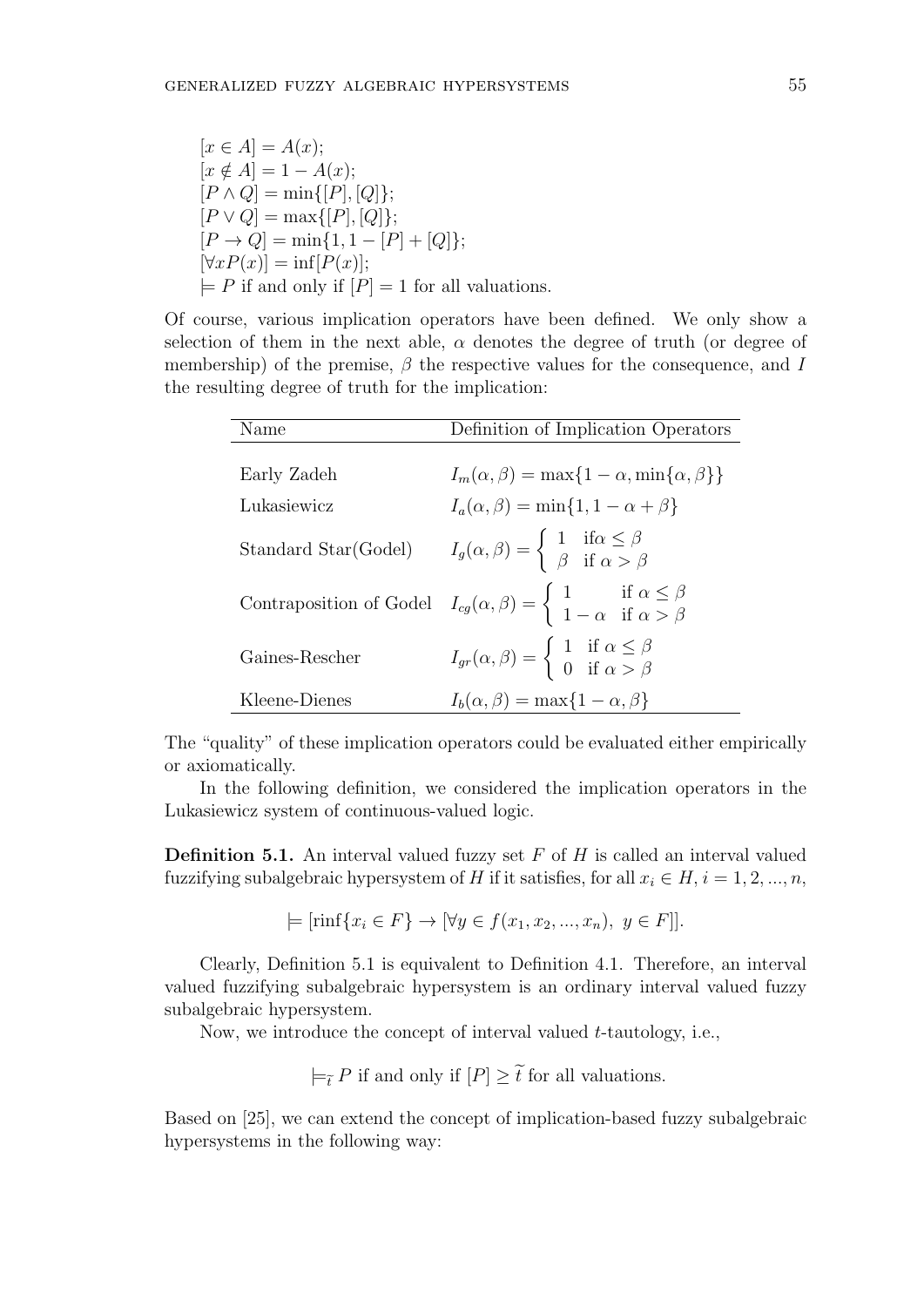**Definition 5.2.** Let F be an interval valued fuzzy set of H and  $t \in (0, 1]$  is a fixed number. Then *F* is called a *t*-implication-based interval valued fuzzy subalgebraic hypersystem of *H*, if for all  $x_i \in H$ ,  $i = 1, 2, ..., n$ ,

 $\models$ <sub>*t*</sub></sup> [rinf{*x<sub>i</sub>*  $\in$  *F*}  $\rightarrow$  [ $\forall y \in f(x_1, x_2, ..., x_n), y \in F$ ]].

Now, let *I* be an implication operator, then we have

**Corollary 5.3.** *An interval valued fuzzy set F of H is a t-implication-based interval valued fuzzy subalgebraic hypersystem of H if and only if, for all*  $x_i \in H$ ,  $i = 1, 2, ..., n$ 

$$
I(\min\{\widetilde{\mu_F}(x_i)\}, \min\{\widetilde{\mu_F}(y)|y \in f(x_1, x_2, ..., x_n)\}) \ge \widetilde{t}.
$$

Let *F* be an interval valued fuzzy set of *H*, then we have the following results:

## **Theorem 5.4.**

- (i) Let  $I = I_{qr}$ , then F is an 0.5-implication-based fuzzy interval valued sub*algebraic hypersystem of H if and only if F is an interval valued fuzzy subalgebraic hypersystem with thresholds*  $(\widetilde{r} = [0, 0], \widetilde{s} = [1, 1])$  of H;
- (ii) Let  $I = I_q$ , then F is an 0.5-implication-based interval valued fuzzy sub*algebraic hypersystem of H if and only if F is an interval valued fuzzy subalgebraic hypersystem with thresholds*  $(\widetilde{r} = [0, 0], \widetilde{s} = [0.5, 0.5])$  of H;
- (iii) Let  $I = I_{cg}$ , then F is an 0.5-implication-based interval valued fuzzy sub*algebraic hypersystem of H if and only if F is an interval valued fuzzy subalgebraic hypersystem with thresholds*  $(\widetilde{r} = [0.5, 0.5], \widetilde{s} = [1, 1])$  of H.

**Acknowledgements.** This research is partially supported by a grant of National Natural Science Foundation of China (61175055), Innovation Term of Higher Education of Hubei Province, China (T201109), Natural Science Foundation of Hubei Province (2012FFB01101) and Innovation Term of Hubei University for Nationalities (MY2012T002).

## **References**

- [1] Ameri, R., Zahedi, M.M., *T-fuzzy hyperalgebraic systems*, Lecture Notes in Computer Science, Springer-Verlag Heidelberg, 2275 (2002).
- [2] Bhakat, S.K., (*∈,∈ ∨q*)*-fuzzy normal, quasinormal and maximal subgroups,* Fuzzy Sets and Systems, 112 (2000), 299-312.
- [3] Bhakat, S.K., Das, P., (*∈,∈ ∨q*)*-fuzzy subgroups*, Fuzzy Sets and Systems, 80 (1996), 359-368.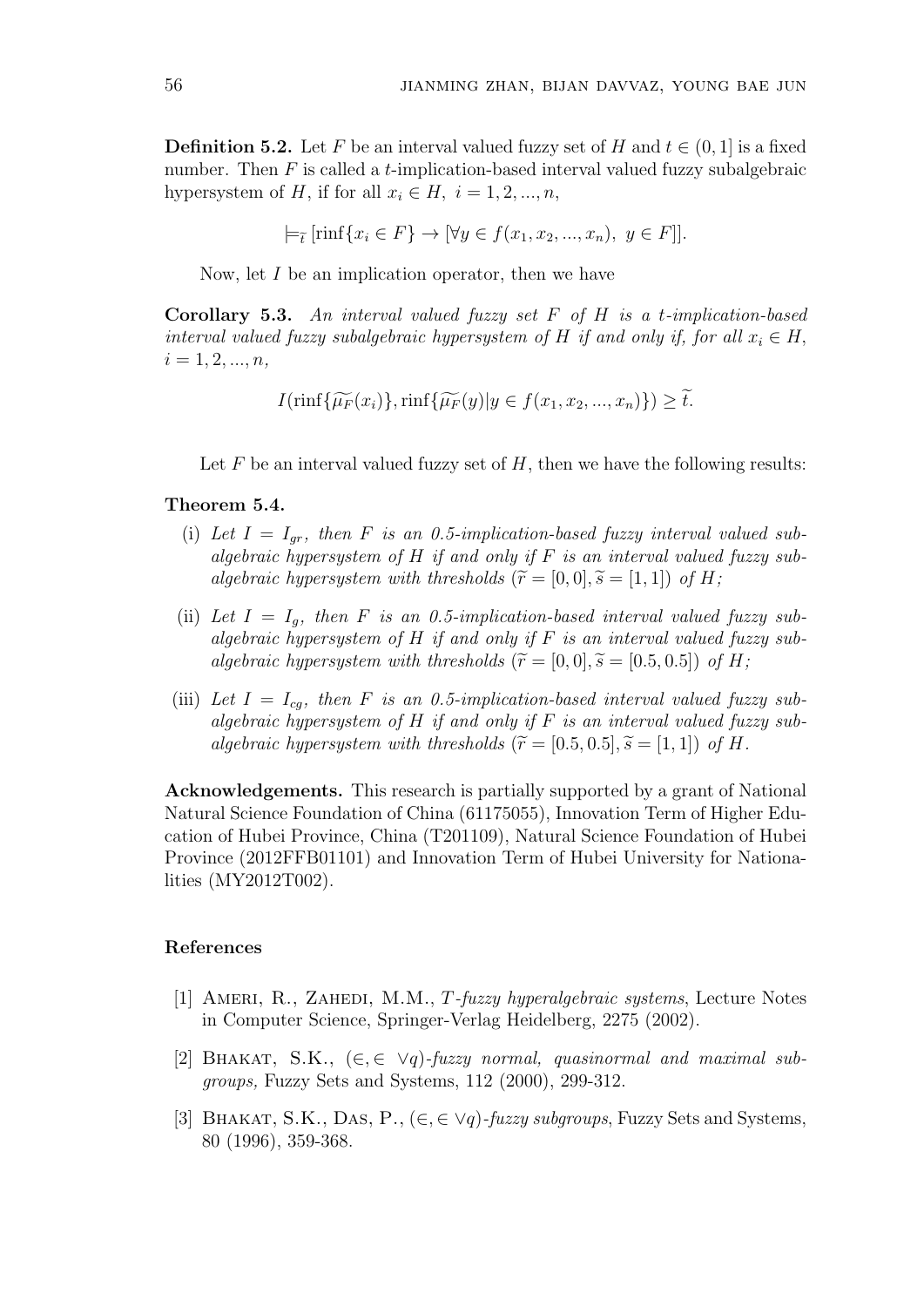- [4] Biswas, R., *Rosenfeld's fuzzy subgroups with interval valued membership functions*, Fuzzy Sets and Systems, 63 (1994), 87-90.
- [5] Corsini, P., *Prolegomena of Hypergroup Theory*, Second edition, Aviani Editore, 1993.
- [6] Corsini, P., Leoreanu, V., *Applications of Hyperstructure Theory*, Advances in Mathematics (Dordrecht), Kluwer Academic Publishers, Dordrecht, 2003.
- [7] Davvaz, B., *Fuzzy Hv-subgroups*, Fuzzy Sets and Systems, 101 (1999), 191- 195.
- [8] Davvaz, B., *Fuzzy Hv-submodules,* Fuzzy Sets and Systems, 117 (2001), 477-484.
- [9] Davvaz, B., *Interval-valued fuzzy subhypergroups,* Korean J. Comput. Appl. Math., 6 (1999), 197-202.
- [10] Davvaz, B., *Approximations in Hv-modules,* Taiwanese J. Math., 6 (4) (2002), 499-506.
- [11] Davvaz, B., *Characterizations of sub-semihypergroups by various triangular norms,* Czechoslovak Math. J., 55 (130) (2005), 923–932.
- [12] Davvaz, B., *On connection between uncertainty algebraic hyperstructures and probability theory,* International Journal of Uncertainty, Fuzziness and Knowledge Based Systems, 13 (3) (2005), 337-345.
- [13] Davvaz, B., (*∈, ∈ ∨q*)*-fuzzy subnear-rings and ideals,* Soft Computing, 10 (2006), 206-211.
- [14] Davvaz, B., Corsini, P., *Redefined fuzzy Hv-subhypermodules and many valued implications,* Inform. Sci., 177 (2007), 865-875.
- [15] Davvaz, B., Dudek,W.A., . Jun, Y.B., *Intuitionistic fuzzy Hvsubmodules*, Inform. Sci., 176 (2006), 285-300.
- [16] Deschrijver, G., *Arithmetric operators in interval-valued fuzzy theory,* Inform. Sci., 177 (2007), 2906-2924.
- [17] Dudek, W.A., *Fuzzication of n-ary groupoids,* Quasigroups and Related Systems, 7 (2000), 45-66.
- [18] Dudek, W.A., Davvaz, B., Jun, Y.B., *On intuitionistic fuzzy subhypergroups of hypergroups*, Inform. Sci., 170 (2005), 251-262.
- [19] Marty, F., *Sur une generalization de la notation de groupe,* 8th Congress Math. Scandianaves, Stockholm, 1934, 45-49.